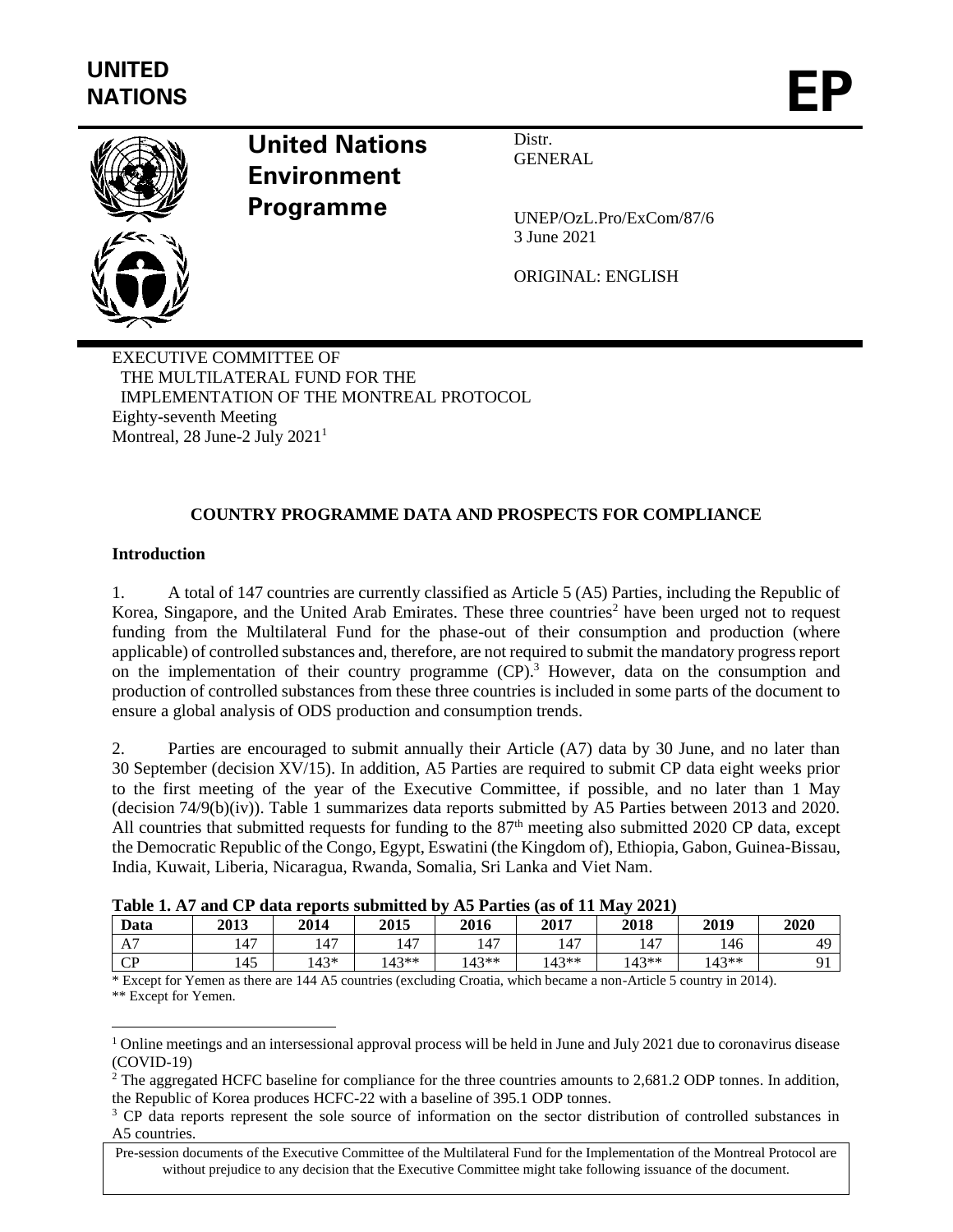#### Scope of the document

- 3. This document consists of the following four parts:
	- Part I: Status of and prospects for compliance of A5 countries: This section presents a summary of the status of licensing and quota systems, and the results of the analysis of the status of compliance with the final phase-out of CFC, halon, carbon tetrachloride (CTC), methyl bromide (MB) and methyl chloroform (TCA), and the 2013 freeze, the 10 per cent reduction by 2015 and the 35 per cent reduction of HCFCs by 2020, in the consumption and production sectors. It assumes that the latest consumption reported under A7 or CP data reports has taken into account the phase-out from completed projects.<sup>4</sup> This section also provides data on HFC under A7 or CP data reports
	- Part II: A5 countries subject to decisions on compliance by the Parties
	- Part III: Data on the implementation of CPs for  $HCFCs^5$  and  $HFCs$ <sup>5</sup>. Regarding  $HCFCs$ , this section presents an analysis on the data contained in CP data reports, including HCFC production versus consumption, sector distribution of HCFCs, prices of controlled substances and alternative substances, and issues related to CP reports. Regarding HFCs, this section presents an analysis on consumption data contained in the 2019 CP data reports. As of 11 May 2021, only 91 CP data reports were submitted for 2020, and 63 of these reports contained HFC data; therefore, the analysis is made only up to 2019. 7
	- Part IV: Section B1 of the revised format for CP data reports (decision 84/7(d))
- 4. This document also includes the following three annexes:
	- Annex I: MB consumption and production for quarantine and pre-shipment (QPS) applications
	- Annex II: HCFC analysis
	- Annex III: HFC data (measured in  $CO<sub>2</sub>$ -equivalent)

#### **PART I: STATUS OF AND PROSPECTS FOR COMPLIANCE OF A5 COUNTRIES**

#### **Licensing and quota systems**

5. All A5 countries have established licensing systems pursuant to Article 4B of the Montreal

<sup>4</sup> As at December 2019, completed projects had phased out 285,052 ODP tonnes of consumption and 204,189 ODP tonnes of production. The completed projects were valued at US \$2.86 billion out of an approved total of approximately US \$3.37 billion.

<sup>5</sup> The Executive Committee requested the Secretariat to assess the HCFC compliance requirements for all A5 countries in the document Status reports and compliance, to serve as a guide for preparation of the business plan of the Multilateral Fund (decision 67/6(c)).

<sup>&</sup>lt;sup>6</sup> At its 84<sup>th</sup> meeting, the Executive Committee *inter alia* approved the revised CP data report format to include Annex F substances noting that the revised format would be used starting in 2020 for 2019 CP data reporting  $-decision 84/7(c)$ ).

<sup>7</sup> The analysis in document UNEP/OzL.Pro/ExCom/86/8 was also based on data reported for 2019.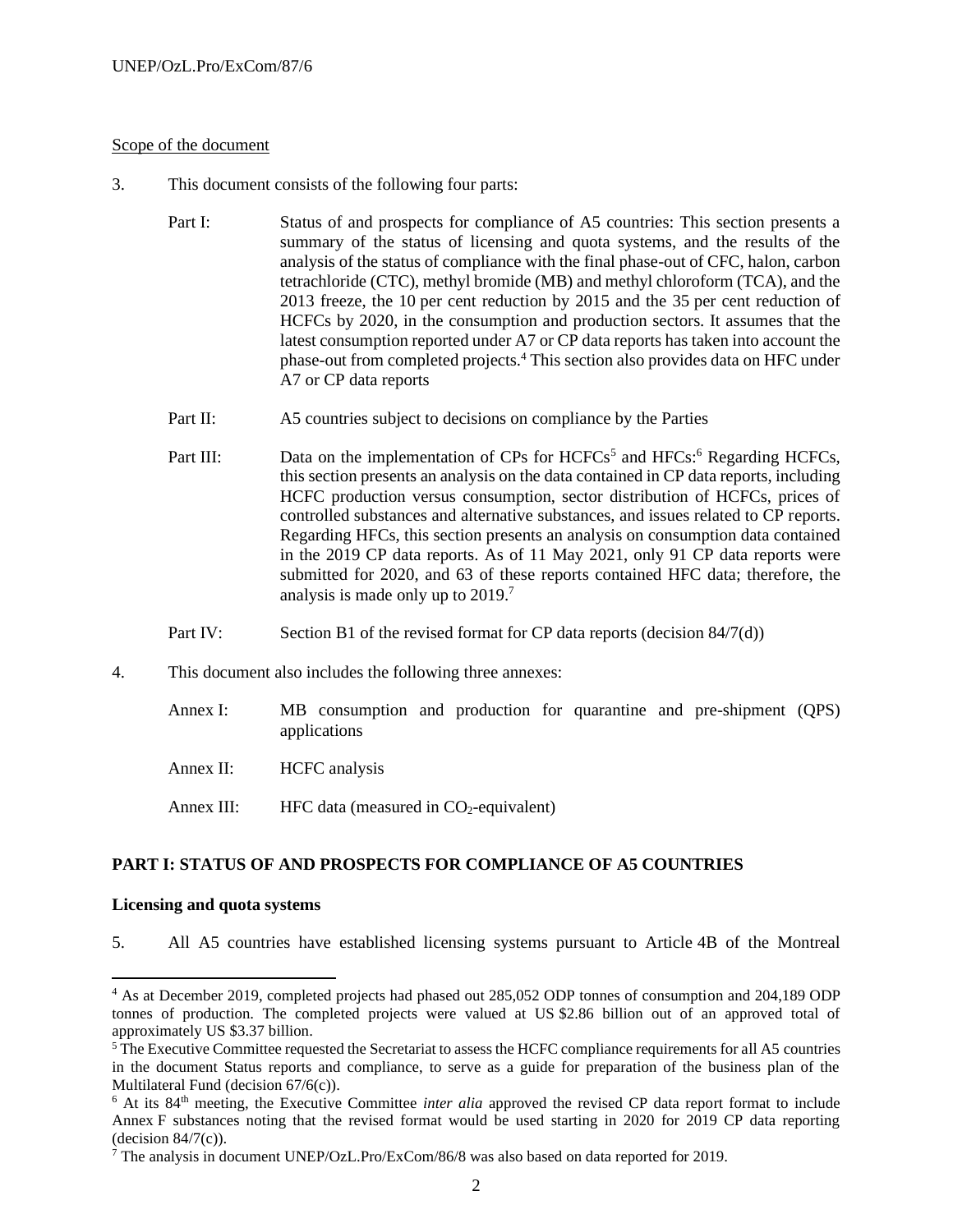Protocol, and had confirmed that an enforceable national system capable of ensuring the country's compliance with the Montreal Protocol HCFC phase-out schedule is in place. Forty-three (27 low-volume-consuming (LVC) and 16 non-LVC countries) of the 82 countries that have ratified the Kigali Amendment have established a HFC licensing system.

#### **Production and consumption**

6. The complete phase-out of production and consumption of CFC, halon, CTC for all A5 countries occurred on 1 January 2010, except for CFC consumption in metered-dose inhalers and CTC consumption in laboratory and analytical-use. The complete phase-out of production and consumption of MB and TCA occurred on 1 January 2015, except for those countries where critical uses for MB were approved by the Parties. Therefore, Annex C Group I (HCFCs) substances and Annex F (for those A5 countries that had ratified the Kigali Amendment) are the only substances under the Montreal Protocol where consumption and production is still allowed.

#### Production sector

7. MB is produced in one A5 country (China).<sup>8</sup> An MB production closure phase-out plan was approved providing for the country to produce at levels lower than those allowed under the Montreal Protocol.<sup>9</sup> In 2019, zero ODP tonnes of MB were produced.

8. There are seven A5 countries that produced HCFCs. The levels of the three main HCFCs produced (i.e., HCFC-22, HCFC-141b, HCFC-142b) are shown in Table 2. The aggregated latest production for controlled uses was 30.4 per cent below the aggregated production baseline.

| Party                 | 2012     | 2013     | 2014                                                                    | 2015    | 2016                                         | 2017    | 2018    | 2019    | 2020 | <b>Baseline</b> |
|-----------------------|----------|----------|-------------------------------------------------------------------------|---------|----------------------------------------------|---------|---------|---------|------|-----------------|
| <b>HCFC-22</b>        |          |          |                                                                         |         |                                              |         |         |         |      |                 |
| Argentina             | 230.5    | 107.3    | 125.7                                                                   | 134.5   | 95.8                                         | 100.3   | 65.6    | 88.3    |      | 224.6           |
| China                 | 20.050.1 | 15,866.9 | 16,497.0                                                                |         | 13,391.0 14,086.3 13,445.7 13,636.4 13,598.2 |         |         |         |      | 29,122.0*       |
| Democratic People's   | 28.7     | 31.8     | 28.9                                                                    | 27.4    | 24.8                                         | 24.8    | 24.8    | 27.0    |      | 27.6            |
| Republic of Korea     |          |          |                                                                         |         |                                              |         |         |         |      |                 |
| (the)                 |          |          |                                                                         |         |                                              |         |         |         |      |                 |
| India                 | 1,565.4  | 1,352.1  | 1,465.7                                                                 | 1,727.6 | 1,665.5                                      | 1,789.5 | 1,908.0 | 1,933.1 |      | 2,399.5         |
| Mexico                | 298.3    | 317.1    | 223.5                                                                   | 160.9   | 166.8                                        | 190.1   | 183.8   | 134.8   | 20.2 | 697.0           |
| Republic of Korea     | 306.7    | 357.6    | 364.7                                                                   | 348.9   | 240.3                                        | 305.6   | 289.9   | 271.5   |      | 395.1           |
| Venezuela (Bolivarian | 160.3    | 121.2    | 86.1                                                                    | 37.2    | 14.3                                         | 15.0    | 1.9     | 0.0     |      | 123.1           |
| Republic of)          |          |          |                                                                         |         |                                              |         |         |         |      |                 |
| <b>Total HCFC-22</b>  |          |          | 22,639.9 18,153.9 18,791.7 15,827.6 16,293.8 15,871.0 16,110.3 16,052.9 |         |                                              |         |         |         | 20.2 | 32,988.9        |
| HCFC-141b             |          |          |                                                                         |         |                                              |         |         |         |      |                 |
| China                 | 12,884.4 | 9,583.6  | 9,560.2                                                                 | 7,246.5 | 7,278.2                                      | 7,076.8 | 6.321.1 | 6.101.6 |      | *               |
| HCFC-142b             |          |          |                                                                         |         |                                              |         |         |         |      |                 |
| China                 | 1.440.4  | 1,102.0  | 1,076.8                                                                 | 1,224.3 | 1,110.5                                      | 1,115.5 | 756.3   | 816.0   |      | *               |
| <b>Total</b>          |          |          | 36,964.7 28,839.6 29,428.6 24,298.3 24,682.5 24,063.3 23,187.8 22,970.4 |         |                                              |         |         |         | 20.2 | 32,988.9        |

**Table 2. Production for controlled uses of the three main HCFCs (A7, ODP tonnes)**

\* The HCFC production baseline is 29,122 ODP tonnes and includes all HCFCs produced by China, mainly HCFC-22, HCFC-141b and HCFC-142b, and to a lesser extent HCFC-123 and HCFC-124.

<sup>8</sup> The Democratic People's Republic of Korea reported production of MB only in 1991 and 1995.

<sup>9</sup> The Agreement between the Government of China and the Executive Committee allows for the production of MB for QPS applications, feedstock and critical uses approved by the Parties (decision 47/54). A progress report on the implementation of the China MB production sector was submitted to the  $86<sup>th</sup>$  meeting (UNEP/OzL.Pro/ExCom/86/21/Add.1)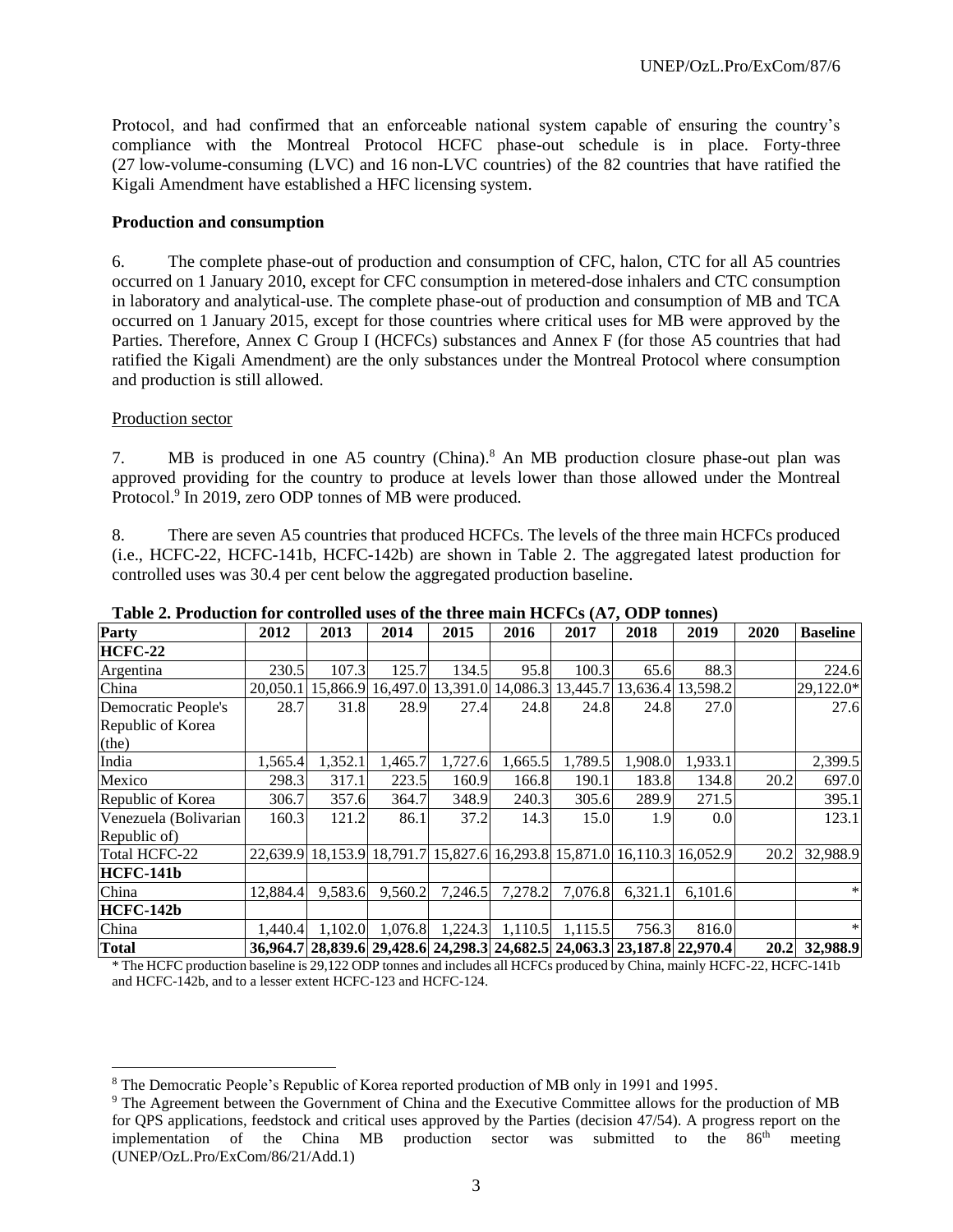9. An HCFC production phase-out management plan (HPPMP) was approved for one country (China).<sup>10</sup> One A5 country has reported HCFC production above the 2015 Montreal Protocol compliance target in 2019 (the Democratic People's Republic of Korea); therefore, the country is in non-compliance with the 10 per cent reduction target.<sup>11</sup> Funding has not been approved for the HCFC production sector for this country.

#### Consumption sector

#### *CFC, halon, CTC, MB and TCA*

10. All A5 countries have reported zero consumption of CFC, halon and TCA in 2019 or 2020.

11. Only two A5 countries have reported CTC consumption in 2019 or 2020 for laboratory and analytical-use (China (156.70 ODP tonnes) and Mexico (0.1 ODP tonnes)). Although the consumption was above the 2010 Montreal Protocol compliance target, the Parties have extended the global laboratory and analytical-use exemption until 31 December 2021 (decision XXVI/5).

12. Only two A5 countries<sup>12</sup> have reported MB consumption in 2019, as shown in Table 3. Although their consumption was above the 2015 Montreal Protocol compliance target, the Parties approved consumption of MB for critical uses for these countries.

|            | <b>Table 3. MD Consumption reported by A5 Countries (ODF tomes)</b> |                                      |                 |                       |  |  |  |  |  |  |  |
|------------|---------------------------------------------------------------------|--------------------------------------|-----------------|-----------------------|--|--|--|--|--|--|--|
| Countrv    | Source                                                              | <b>Year of latest</b><br>consumption | <b>Baseline</b> | Latest<br>consumption |  |  |  |  |  |  |  |
| Argentina* |                                                                     | 2019                                 | 411.3           | 24.7                  |  |  |  |  |  |  |  |

South Africa<sup>\*\*</sup> **A7** A7 2019 602.7 24.6

## **Table 3. MB consumption reported by A5 countries (ODP tonnes)**

**\*** Allowable level of consumption of 24.79 ODP tonnes for 2019 per decision XXX/9.

**\*\*** Allowable level of consumption of 24.60 ODP tonnes for 2019 per decision XXX/9.

13. Thirty-nine A5 countries reported MB consumption and two A5 countries reported MB production for QPS applications under A7 data, as shown in Annex I to the present document. The consumption for these countries is not eligible for funding.

## *HCFC consumption*

14. A total of 147 A5 countries have an established HCFC baseline for compliance, with an aggregated latest consumption level of 22,255.7 ODP tonnes (352,039.7 mt), as shown in Table 4. The three main HCFCs are: HCFC-22 (70.6 per cent of the total consumption measured in ODP tonnes), HCFC-141b (25.7 per cent) and HCFC-142b (3.5 per cent).

**Table 4. Baseline and latest HCFC consumption data by type of HCFC (A7 data)**

| <b>HCFC</b>     | <b>Baseline</b>      |                   | Consumption*         | % of total        |                   |
|-----------------|----------------------|-------------------|----------------------|-------------------|-------------------|
|                 | <b>Metric tonnes</b> | <b>ODP</b> tonnes | <b>Metric tonnes</b> | <b>ODP</b> tonnes | <b>ODP</b> tonnes |
| <b>HCFC-123</b> | 2,337.0              | 46.7              | 1,921.5              | 38.4              | 0.2               |
| <b>HCFC-124</b> | 1,270.7              | 28.0              | 437.5                | 9.6               | 0.0               |
| HCFC-141b       | 107,871.6            | 11,865.9          | 51,925.3             | 5,711.8           | 25.7              |
| HCFC-142b       | 33,195.5             | 2,157.7           | 11.944.7             | 776.4             | 3.5               |
| HCFC-22         | 394,654.7            | 21,706.0          | 285,745.0            | 15,716.0          | 70.6              |
| <b>HCFC-225</b> | 30.4                 | 2.1               | 38.8                 | 2.7               | 0.0               |

<sup>10</sup> Stage II of the HPPMP for China was approved at the  $86<sup>th</sup>$  meeting. The draft Agreement has been submitted to the 87<sup>th</sup> meeting.

<sup>11</sup> Decision XXXII/6.

 $12$  A total of 100 A5 countries received financial assistance from the Multilateral Fund to phase out consumption and production (two countries) of MB.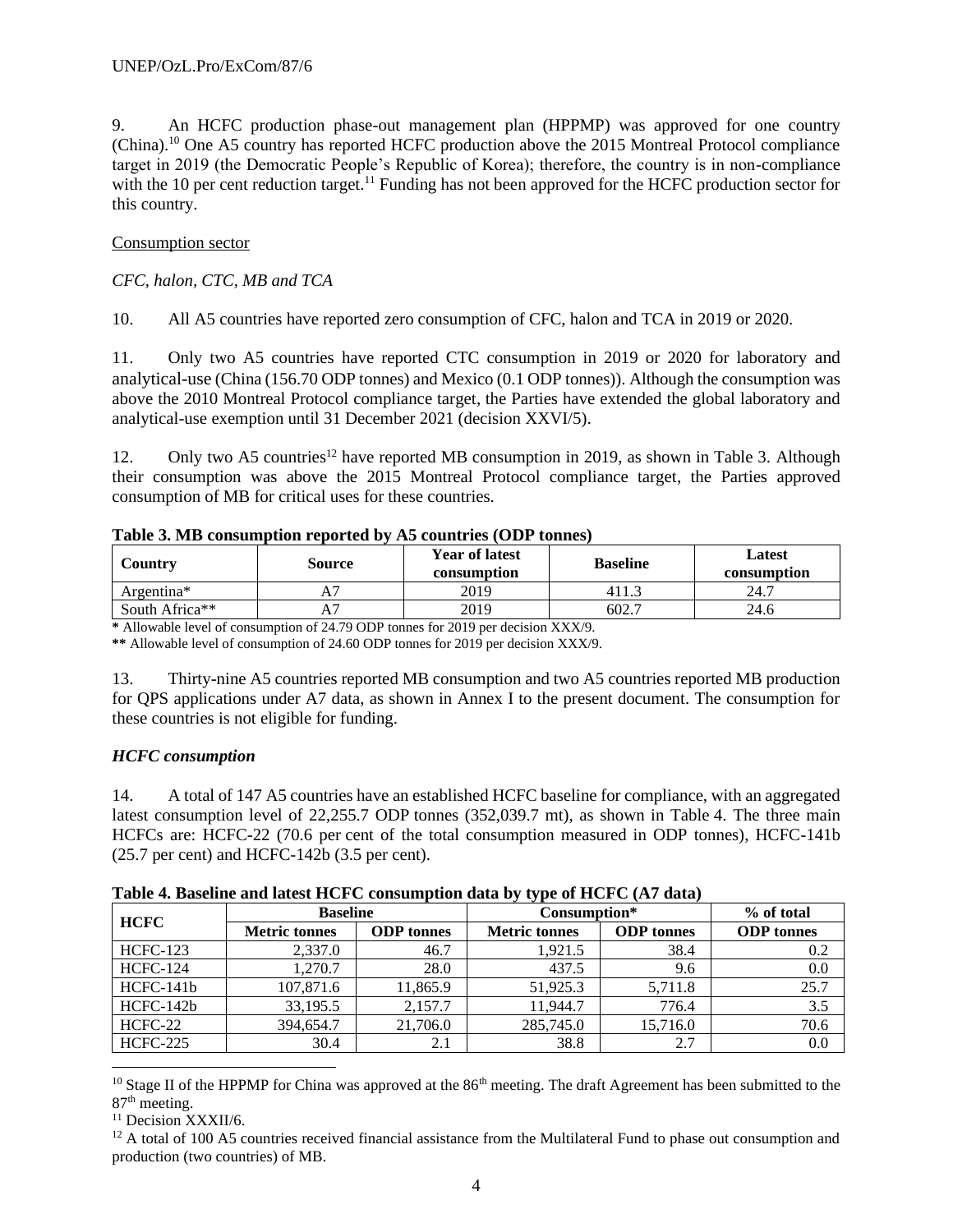| <b>HCFC</b>  | <b>Baseline</b>      |                   |                      | Consumption*      |                   |  |  |
|--------------|----------------------|-------------------|----------------------|-------------------|-------------------|--|--|
|              | <b>Metric tonnes</b> | <b>ODP</b> tonnes | <b>Metric tonnes</b> | <b>ODP</b> tonnes | <b>ODP</b> tonnes |  |  |
| HCFC-225ca   | 70.0                 | 1.8               | 1 າົາ<br>.           | 0.3               | $_{\rm 0.0}$      |  |  |
| HCFC-225cb   | 20.9                 | 0.7               | 14.6                 | 0.5               | $0.0\,$           |  |  |
| <b>Total</b> | 539,450.8            | 35,808.9          | 352,039.7            | 22,255.7          | 100.0             |  |  |

\* Including Republic of Korea (1,310.5 ODP tonnes), Singapore (58.0 ODP tonnes) and the United Arab Emirates (475.3 ODP tonnes).

15. Only one A5 country has reported HCFC consumption above the 2015 Montreal Protocol compliance target in 2019 (the Democratic People's Republic of Korea).<sup>13</sup> This country is in non-compliance with the 10 per cent reduction target. UNIDO submitted a progress report on the implementation of stage I of the HCFC phase-out management plan (HPMP) for the Democratic People's Republic of Korea at the  $85<sup>th</sup>$  meeting.<sup>14</sup>

#### *HCFC phase-out management plans*

16. All 145 countries have received financial assistance for the preparation of project proposals to phase out HCFCs. As a result, the Executive Committee has approved stage I of the HPMPs for 145 countries,<sup>15</sup> stage II for 73 countries and stage III for three countries, at a total value of US \$1.12 billion (approved in principle) of which US \$899.96 million has been disbursed to address compliance with the Montreal Protocol control levels as follows:

- (a) One non-LVC country (Qatar) to address compliance up to 2015. This country has submitted a request for stage II at the  $87<sup>th</sup>$  meeting;<sup>16</sup> it is in compliance with the Montreal Protocol;
- (b) Sixty-three countries (37 LVC and 26 non-LVC countries), to address compliance up to 2020;
- (c) Twenty-seven countries to address compliance up to 2025; and
- (d) Fifty countries (Bhutan, Botswana, Brunei Darussalam, Cambodia, the Cook Islands, Costa Rica, Cuba, the Dominican Republic, Croatia,<sup>17</sup> Ecuador, Eswatini (the Kingdom of), the Gambia, Guatemala, Guyana, Honduras, Jamaica, Kenya, Kiribati, Kyrgyzstan, the Lao People's Democratic Republic, Malawi, Maldives, the Marshall Islands, Mauritius, Micronesia (Federated States of), Mongolia, Montenegro, Namibia, Nauru, Nepal, Nicaragua, Niue, Palau, Panama, Papua New Guinea, Rwanda, Saint Vincent and the Grenadines, Samoa, Seychelles, Solomon Islands, Sri Lanka, Tonga, Trinidad and Tobago, Turkey, Tuvalu, Uganda, Uruguay, Vanuatu, Zambia and Zimbabwe), to completely phase out HCFCs between 2020 and 2035.

17. Annex II to the present document includes an analysis of the latest reported HCFC consumption data and control measures addressed by approved HPMPs.

<sup>&</sup>lt;sup>13</sup> Decision XXXII/6.

<sup>&</sup>lt;sup>14</sup> Consideration of the progress report included in the Reports on projects with specific reporting requirements (UNEP/OzL.Pro/ExCom/86/21) was deferred to the 87<sup>th</sup> meeting in line with the procedures for holding the 85<sup>th</sup> and 86th meetings agreed by the Executive Committee.

<sup>&</sup>lt;sup>15</sup> For various reasons, stage I of the HPMPs for three countries (Antigua and Barbuda, the Central African Republic, and Yemen) were cancelled at the  $82<sup>nd</sup>$  meeting and Saudi Arabia was cancelled at the  $86<sup>th</sup>$  meeting.

<sup>16</sup> UNEP/OzL.Pro/ExCom/87/34

<sup>&</sup>lt;sup>17</sup> Croatia became a non-Article 5 country in 2014, and completely phased out HCFCs by 2015.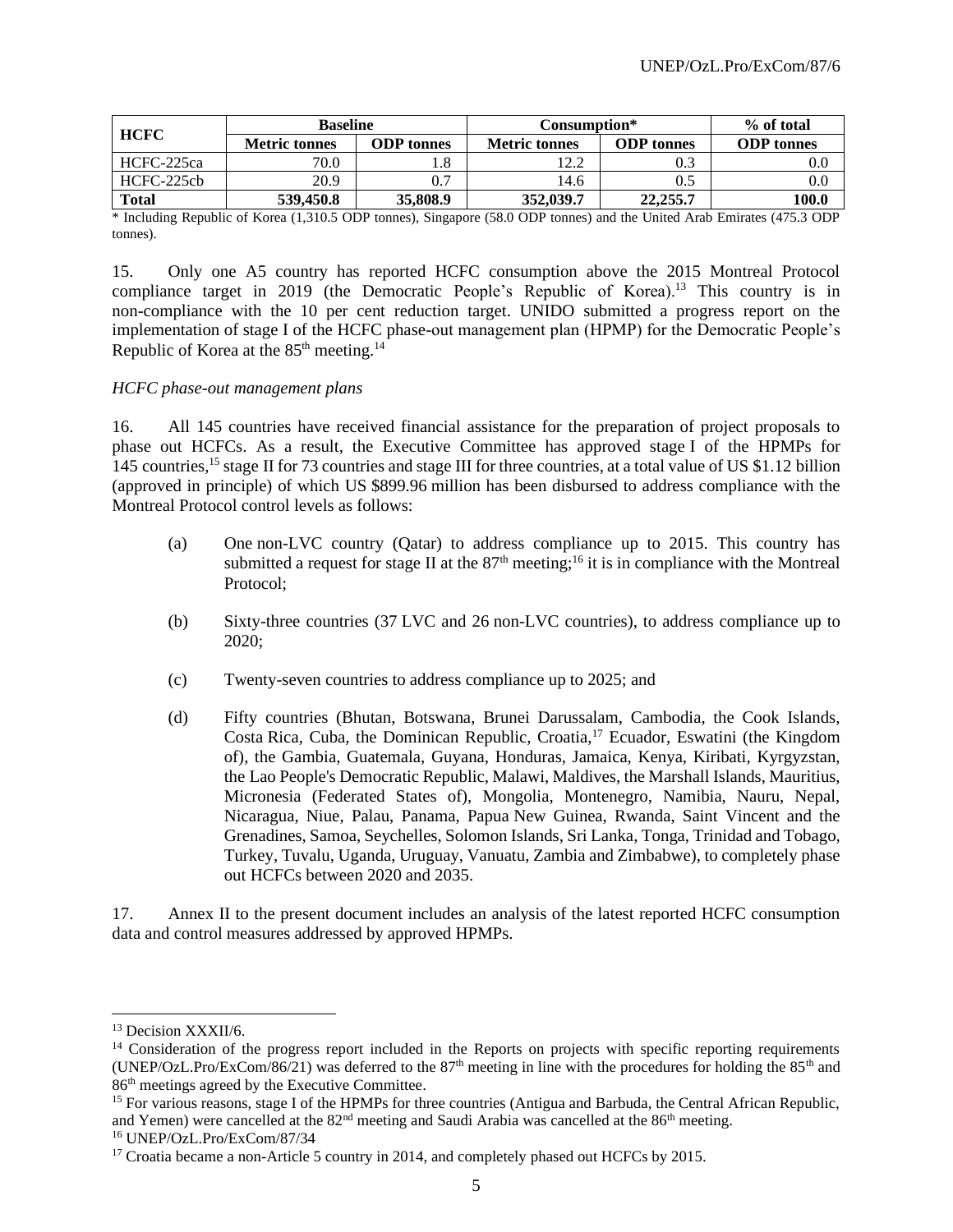## *Remaining HCFC consumption*

18. Implementation of approved stages I, II and III of the HPMPs will result in the phase-out of approximately 71 per cent of the starting point for aggregate reduction of HCFC consumption and 86 per cent of the consumption of HCFC-141b contained in imported pre-blended polyols. Table 5 shows the aggregate remaining HCFC consumption<sup>18</sup> by type of HCFC in A5 countries that are receiving assistance from the Fund.

| <b>HCFC</b>        | <b>Baseline</b>  | <b>Starting point</b> | Approved  | <b>Remaining</b> | % of approved |
|--------------------|------------------|-----------------------|-----------|------------------|---------------|
| <b>HCFC-123</b>    | 31.90            | 30.25                 | 8.91      | 21.04            | 29.5          |
| <b>HCFC-124</b>    | 26.42            | 26.10                 | 2.22      | 23.88            | 8.5           |
| <b>HCFC-141</b>    | 0.94             | 0.94                  | 0.94      | 0.00             | 100.0         |
| HCFC-141b          | 10,668.24        | 10,676.36             | 10,473.88 | 202.48           | 98.1          |
| HCFC-142b          | 2,000.80         | 2,016.90              | 1,376.68  | 640.22           | 68.3          |
| $HCFC-21$          | 0.74             | 0.74                  | 0.74      | 0.00             | 100.0         |
| HCFC-22            | 20,424.65        | 19,851.51             | 11,385.78 | 8,282.73         | 57.4          |
| <b>HCFC-225</b>    | 2.82             | 2.82                  | 1.13      | 1.69             | 40.1          |
| HCFC-225ca         | 0.42             | 0.42                  | 0.00      | 0.42             | 0.0           |
| HCFC-225cb         | 0.68             | 0.68                  | 0.00      | 0.68             | 0.0           |
| <b>Total</b>       | 33,157.61        | 32,606.72             | 23,250.28 | 9,173.14         | 71.3          |
| HCFC-141b polyol** | 0.00<br>المصادرة | 657.20                | 561.97    | 91.99            | 85.5          |

\* As of the intersessional approval process for the 86th meeting.

\*\* HCFC-141b contained in imported pre-blended polyols.

#### *HFC consumption*

19. Of the 147 A5 countries, 99 countries have reported HFC data in 2018, 2019 or 2020. Seventy-three of the 99 countries have ratified the Kigali Amendment. Annex III to the present document includes information on the latest reported HFC consumption data (measured in  $CO<sub>2</sub>$ -equivalent) for these 99 countries.

## **PART II: A5 COUNTRIES SUBJECT TO DECISIONS ON COMPLIANCE**

20. At their Thirty-Second Meeting, the Parties to the Montreal Protocol found one A5 country (the Democratic People's Republic of Korea)<sup>19</sup> in non-compliance with its obligations under the Montreal Protocol.

## **PART III: DATA ON THE IMPLEMENTATION OF CPs FOR HCFCs AND HFCs**

## **HCFC data**

## **HCFC production versus consumption**

21. Since 2011, the reported levels of the three main HCFCs produced in A5 countries have been above

<sup>&</sup>lt;sup>18</sup> The remaining HCFC consumption eligible for funding depends on the starting point for aggregate reductions in HCFC consumption selected by each A5 country in their HPMP.

<sup>&</sup>lt;sup>19</sup> In decision XXXII/6, the Parties *inter alia* noted with appreciation the submission by the Democratic People's Republic of Korea of an explanation for its non-compliance and a plan of action to ensure its return to compliance with the Protocol's HCFC consumption control measures and production control measures in 2023; and urged the country to work with the relevant implementing agencies to explore options for the implementation of its plan of action to phase out the consumption and production of HCFCs subject to the application of the relevant United Nations Security Council resolutions.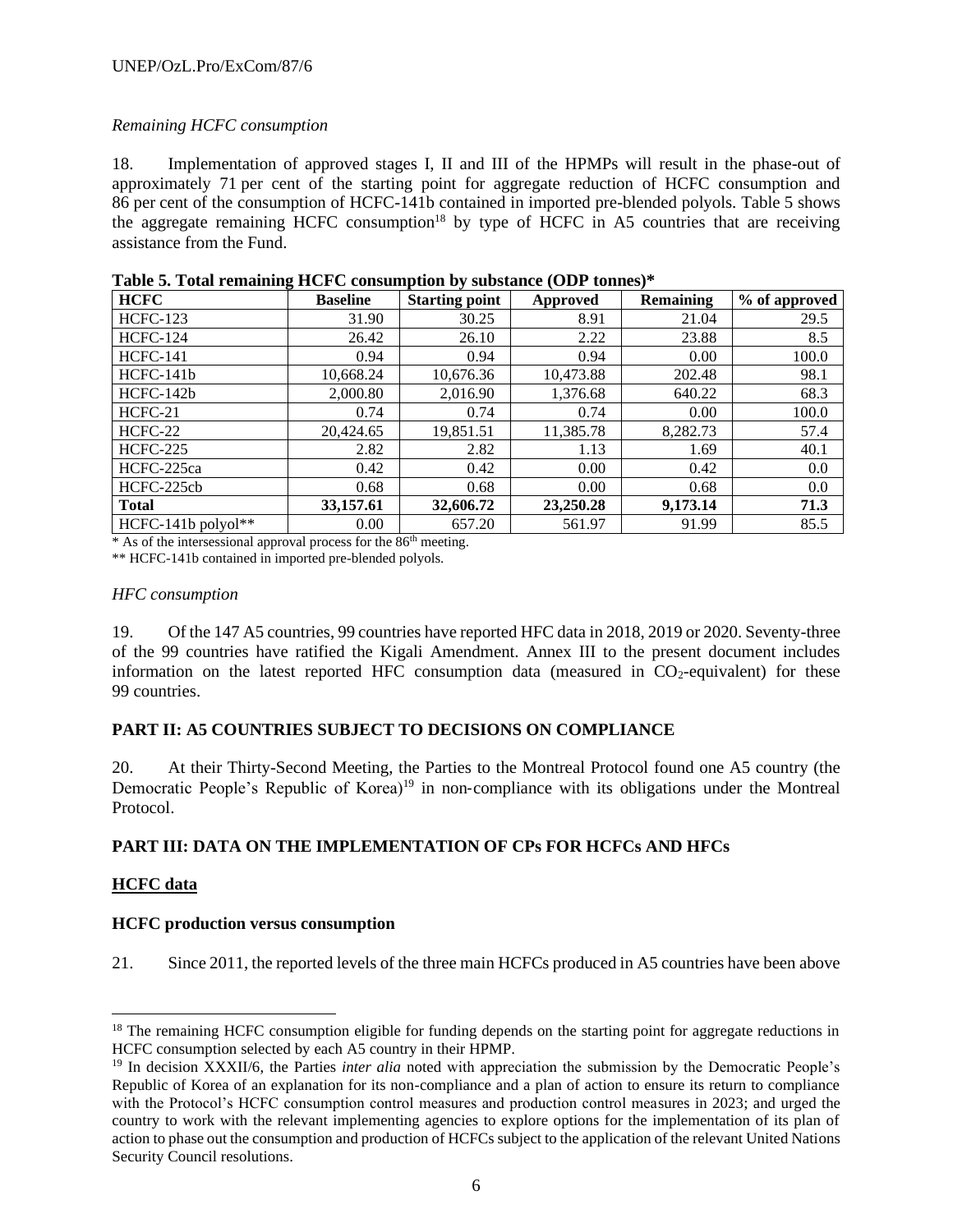the levels of consumption except for HCFC-142b in 2011, as shown in Table 6.

| Table of HCI C production versus consumption of the three main HCI Cs (ODT tomacs) |          |          |          |          |          |          |          |          |          |
|------------------------------------------------------------------------------------|----------|----------|----------|----------|----------|----------|----------|----------|----------|
| <b>HCFC</b>                                                                        | 2011     | 2012     | 2013     | 2014     | 2015     | 2016     | 2017     | 2018     | 2019     |
| <b>Production</b>                                                                  |          |          |          |          |          |          |          |          |          |
| HCFC-22                                                                            | 21,665.7 | 23,552.4 | 18,769.0 | 20,266.4 | 16,782.6 | 16,191.2 | 15,725.9 | 16,061.3 | 15,959.3 |
| $HCFC-141b$                                                                        | 12,311.5 | 12,884.4 | 9.583.6  | 9,560.2  | 7,246.5  | 7,278.2  | 7,076.8  | 6,321.1  | 6,101.6  |
| $HCFC-142b$                                                                        | 1,759.8  | 1,440.4  | 1,102.0  | 1,076.8  | 1,224.3  | 1,110.5  | 1,115.5  | 756.3    | 816.0    |
| <b>Consumption</b>                                                                 |          |          |          |          |          |          |          |          |          |
| HCFC-22                                                                            | 19.847.6 | 22,581.7 | 17,817.0 | 17,486.6 | 15,191.4 | 15,406.6 | 15,092.3 | 15,103.0 | 14,850.3 |
| HCFC-141b                                                                          | 11,978.2 | 11.735.9 | 8.981.3  | 8.752.9  | 6,771.4  | 6,383.7  | 6,311.0  | 5.724.8  | 5,531.1  |
| $HCFC-142b$                                                                        | 1.827.9  | 1.439.4  | 1.014.5  | 770.0    | 889.8    | 725.4    | 773.5    | 429.2    | 486.1    |
| <b>Production – consumption</b>                                                    |          |          |          |          |          |          |          |          |          |
| HCFC-22                                                                            | 1,818.1  | 970.7    | 952.0    | 2,779.8  | 1,591.2  | 784.6    | 633.6    | 958.3    | 1,109.0  |
| $HCFC-141b$                                                                        | 333.3    | 1.148.5  | 602.3    | 807.3    | 475.1    | 894.5    | 765.8    | 596.3    | 570.5    |
| $HCFC-142b$                                                                        | (68.1)   | 1.0      | 87.5     | 306.8    | 334.5    | 385.1    | 342.0    | 327.1    | 329.9    |

**Table 6. HCFC production versus consumption of the three main HCFCs (ODP tonnes)**

#### **Sector distribution of HCFC consumption**

22. Table 7 presents the sector distribution of aggregated HCFC consumption for the period 2011 to 2019, where countries are grouped as follows: China, as the largest consumer (and producer) of HCFCs; the 14 largest consuming countries (excluding China);<sup>20</sup> and all other countries. In 2019, the three sectors with the largest consumption of HCFCs (measured in ODP tonnes) were the refrigeration servicing (35.3 per cent of the total), foam (33.8 per cent of the total) and the refrigeration manufacturing sectors (27.9 per cent). As the phase-out of HCFCs in the foam and refrigeration manufacturing sectors progresses, the refrigeration servicing sector becomes more relevant.

| <b>Sector</b>                      | 2011     | 2012     | 2013     | 2014     | 2015     | 2016     | 2017     | 2018     | 2019     |
|------------------------------------|----------|----------|----------|----------|----------|----------|----------|----------|----------|
| China                              |          |          |          |          |          |          |          |          |          |
| Aerosol                            | 70.5     | 95.4     | 137.8    | 186.2    | 180.4    | 189.4    |          | 154.0    | 163.7    |
| Foam                               | 9,576.0  | 9,031.0  | 7,473.9  | 7,404.0  | 5,522.7  | 5,872.8  | 6,220.8  | 5,679.4  | 5,669.2  |
| Fire-fighting                      |          |          |          |          |          |          |          |          |          |
| Refrigeration<br>manufacturing     | 6,740.3  | 6,586.7  | 6,014.3  | 5,602.0  | 4,951.7  | 5,107.1  | 5,106.2  | 4,856.9  | 4,746.9  |
| Refrigeration                      | 3,827.0  | 4,857.8  | 3,103.8  | 3,161.7  | 2,412.0  | 2,638.3  | 2,881.4  | 3,316.8  | 3,258.3  |
| servicing                          |          |          |          |          |          |          |          |          |          |
| Solvent                            | 514.1    | 524.1    | 466.0    | 484.8    | 418.5    | 413.4    | 397.0    | 375.1    | 385.0    |
| <b>Total for China</b>             | 20,727.8 | 21,094.9 | 17,195.8 | 16,838.7 | 13,485.3 | 14,221.1 | 14,605.4 | 14,382.3 | 14,223.2 |
| 14 largest A5 consuming countries* |          |          |          |          |          |          |          |          |          |
| Aerosol                            | 82.8     | 75.0     | 123.8    | 119.5    | 87.3     | 42.4     | 5.5      | 26.9     | 7.8      |
| Foam                               | 3,517.3  | 3,867.4  | 2,645.6  | 2,342.3  | 2,077.0  | 1,572.7  | 1,501.9  | 1,275.5  | 1,058.7  |
| Fire-fighting                      | 9.8      | 6.0      | 5.4      | 4.0      | 4.0      | 4.2      | 4.9      | 2.3      | 2.9      |
| Refrigeration<br>manufacturing     | 2,674.2  | 3,142.9  | 2,233.7  | 2,111.7  | 1,862.6  | 1,473.8  | 1,291.6  | 1,238.6  | 1,010.0  |
| Refrigeration<br>servicing         | 3,246.7  | 4,213.6  | 3,029.3  | 3,142.8  | 3,148.6  | 3,262.9  | 2,805.0  | 2,615.4  | 2,835.3  |
| Solvent                            | 80.0     | 76.3     | 43.3     | 38.5     | 37.1     | 29.6     | 53.9     | 47.5     | 62.7     |
| <b>Total 14 largest</b>            | 9,610.8  | 11,381.3 | 8,081.1  | 7,758.9  | 7,216.7  | 6,385.6  | 5,662.8  | 5,206.3  | 4,977.3  |
| consuming                          |          |          |          |          |          |          |          |          |          |
| countries                          |          |          |          |          |          |          |          |          |          |

**Table 7. Sector distribution of HCFC consumption by group of countries (ODP tonnes)**

<sup>20</sup> Argentina, Brazil, Egypt, India, Indonesia, Iran (Islamic Republic of), Kuwait, Malaysia, Mexico, Nigeria, Saudi Arabia, South Africa, Thailand and Turkey.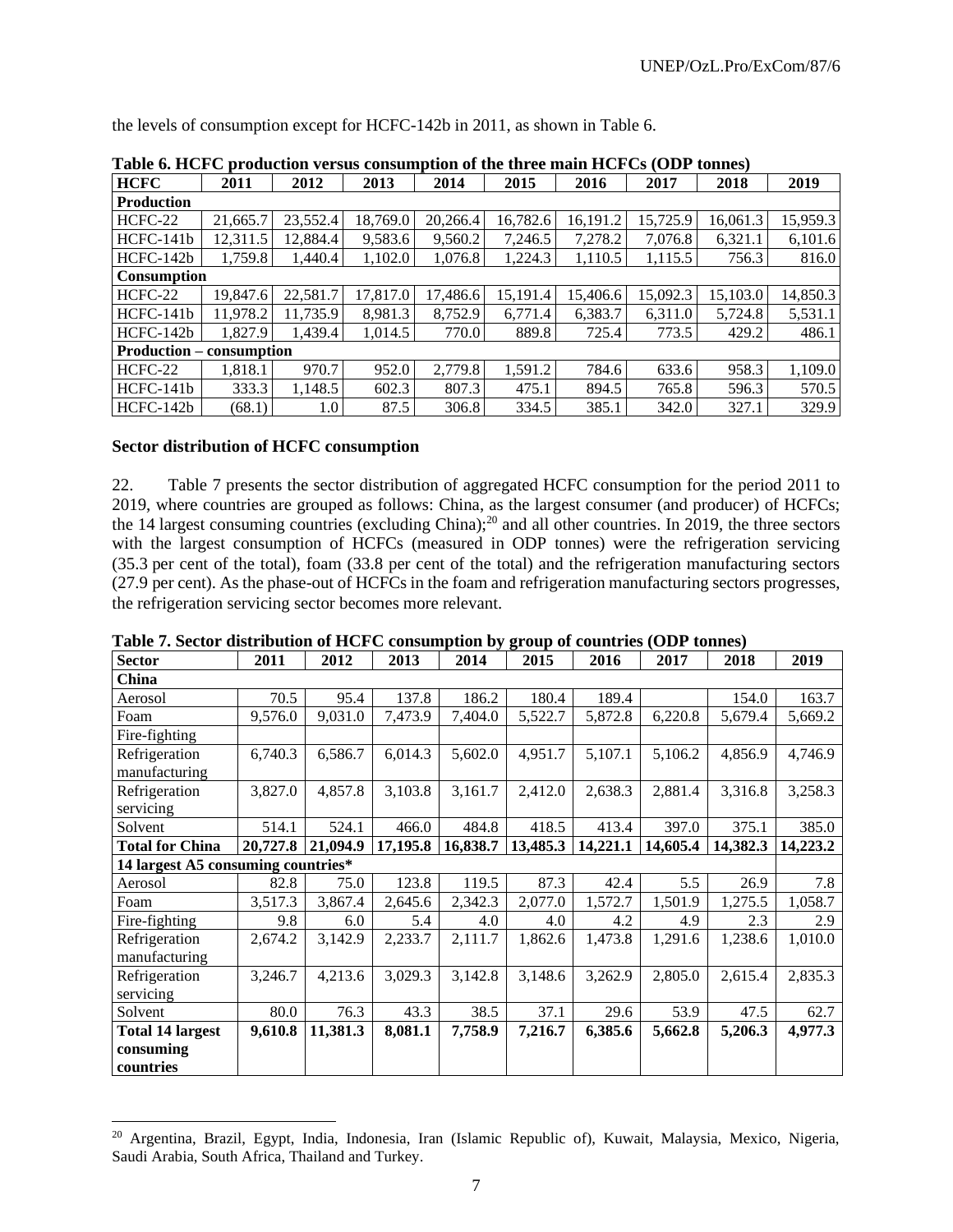| Sector                     | 2011     | 2012     | 2013     | 2014     | 2015     | 2016     | 2017     | 2018     | 2019     |
|----------------------------|----------|----------|----------|----------|----------|----------|----------|----------|----------|
| 129 remaining A5 countries |          |          |          |          |          |          |          |          |          |
| Aerosol                    | 0.1      | 0.2      | 0.7      | 0.4      | 0.3      | 0.1      | 0.5      |          |          |
| Foam                       | 1,061.5  | 1,258.8  | 963.2    | 903.8    | 859.0    | 818.6    | 722.4    | 488.4    | 463.1    |
| Fire-fighting              | 9.4      | 13.3     | 8.6      | 11.2     | 14.0     | 11.1     | 7.7      | 3.2      | 4.4      |
| Refrigeration              | 703.8    | 400.7    | 314.3    | 289.4    | 248.3    | 235.6    | 216.7    | 174.7    | 179.6    |
| manufacturing              |          |          |          |          |          |          |          |          |          |
| Refrigeration              | 2,178.1  | 2,372.2  | 1,995.8  | 1,910.0  | 1,761.8  | 1,603.5  | 1,516.3  | 1,464.4  | 1,405.5  |
| servicing                  |          |          |          |          |          |          |          |          |          |
| Solvent                    | 38.0     | 34.1     | 5.2      | 3.5      | 4.9      | 5.1      | 3.1      | 3.2      | 3.3      |
| Total 129                  | 3,990.8  | 4,079.3  | 3,287.7  | 3,118.2  | 2,888.4  | 2,674.0  | 2,466.7  | 2,133.9  | 2,055.8  |
| remaining                  |          |          |          |          |          |          |          |          |          |
| <b>A5</b> countries        |          |          |          |          |          |          |          |          |          |
| All A5 countries           |          |          |          |          |          |          |          |          |          |
| Aerosol                    | 153.4    | 170.5    | 262.2    | 306.1    | 268.0    | 232.0    | 6.0      | 180.9    | 171.5    |
| Foam                       | 14,154.8 | 14,157.2 | 11,082.6 | 10,650.1 | 8,458.8  | 8,264.1  | 8,445.0  | 7,443.3  | 7,191.0  |
| Fire-fighting              | 19.1     | 19.4     | 14.1     | 15.2     | 18.0     | 15.2     | 12.6     | 5.6      | 7.3      |
| Refrigeration              | 10,118.3 | 10,130.3 | 8,562.2  | 8,003.0  | 7,062.7  | 6,816.5  | 6,614.6  | 6,270.2  | 5,936.5  |
| manufacturing              |          |          |          |          |          |          |          |          |          |
| Refrigeration              | 9,251.8  | 11,443.6 | 8,128.9  | 8,214.6  | 7,322.5  | 7,504.7  | 7,202.7  | 7,396.7  | 7,499.1  |
| servicing                  |          |          |          |          |          |          |          |          |          |
| Solvent                    | 632.0    | 634.5    | 514.5    | 526.9    | 460.4    | 448.2    | 454.0    | 425.8    | 450.9    |
| Total all A5               | 34,329.4 | 36,555.5 | 28,564.6 | 27,715.9 | 23,590.4 | 23,280.8 | 22,734.9 | 21,722.5 | 21,256.3 |
| countries                  |          |          |          |          |          |          |          |          |          |
| % of total for             | 60.4     | 57.7     | 60.2     | 60.8     | 57.2     | 61.1     | 64.2     | 66.2     | 66.9     |
| China                      |          |          |          |          |          |          |          |          |          |
| % of total for             | 28.0     | 31.1     | 28.3     | 28.0     | 30.6     | 27.4     | 24.9     | 24.0     | 23.4     |
| 14 largest A5              |          |          |          |          |          |          |          |          |          |
| consuming                  |          |          |          |          |          |          |          |          |          |
| countries                  |          |          |          |          |          |          |          |          |          |
| % of total for             | 11.6     | 11.2     | 11.5     | 11.3     | 12.2     | 11.5     | 10.9     | 9.8      | 9.7      |
| 129 remaining A5           |          |          |          |          |          |          |          |          |          |
| countries                  |          |          |          |          |          |          |          |          |          |

\*Argentina, Brazil, Egypt, India, Indonesia, Iran (Islamic Republic of), Kuwait, Malaysia, Mexico, Nigeria, Saudi Arabia, South Africa, Thailand and Turkey.

23. The sector distribution of the three main HCFCs consumed in A5 countries is presented in Table 8. The analysis shows a sustained reduction in the overall consumption of these substances.

| <b>Sector</b>  | 2011     | 2012     | 2013     | 2014     | 2015     | 2016     | 2017      | 2018     | 2019     |
|----------------|----------|----------|----------|----------|----------|----------|-----------|----------|----------|
| <b>HCFC-22</b> |          |          |          |          |          |          |           |          |          |
| Aerosol        | 103.9    | 124.9    | 116.4    | 150.0    | 134.2    | 132.0    | $0.3****$ | 102.3    | 91.1     |
| Foam*          | 1,725.7  | 2,079.2  | 1,805.6  | 1,749.5  | 1,177.3  | 1,518.5  | 1,687.2   | 1,682.3  | 1,616.4  |
| Fire-fighting  | 6.2      | 0.1      |          |          |          |          |           |          |          |
| Refrigeration  | 9,270.7  | 9.474.9  | 8,012.7  | 7,531.6  | 6,746.9  | 6,590.0  | 6,329.5   | 5,995.1  | 5,759.7  |
| manufacturing  |          |          |          |          |          |          |           |          |          |
| Refrigeration  | 8,711.8  | 10,873.6 | 7,882.3  | 8,055.1  | 7,132.4  | 7,165.6  | 7.074.9   | 7,323.0  | 7,382.7  |
| servicing      |          |          |          |          |          |          |           |          |          |
| Solvent        | 29.3     | 29.0     |          | 0.3      | 0.7      | 0.6      | 0.4       | 0.4      | 0.4      |
| Total HCFC-22  | 19.847.6 | 22,581.7 | 17,817.0 | 17,486.6 | 15,191.4 | 15,406.6 | 15,092.3  | 15,103.0 | 14,850.3 |
| HCFC-141b      |          |          |          |          |          |          |           |          |          |
| Aerosol        | 49.4     | 45.4     | 145.8    | 156.0    | 132.0    | 99.9     | $5.7***$  | 78.7     | 80.4     |
| Foam           | 10,412.3 | 10,355.0 | 7,712.9  | 7,554.8  | 5,828.1  | 5,522.9  | 5,547.5   | 4,943.4  | 4,814.0  |
| Fire-fighting  | 6.0      | 9.3      | 6.7      | 7.6      | 9.3      | 5.2      | 6.3       | 1.8      | 3.0      |

**Table 8. Sector distribution of the main HCFCs consumed in A5 countries (ODP tonnes)**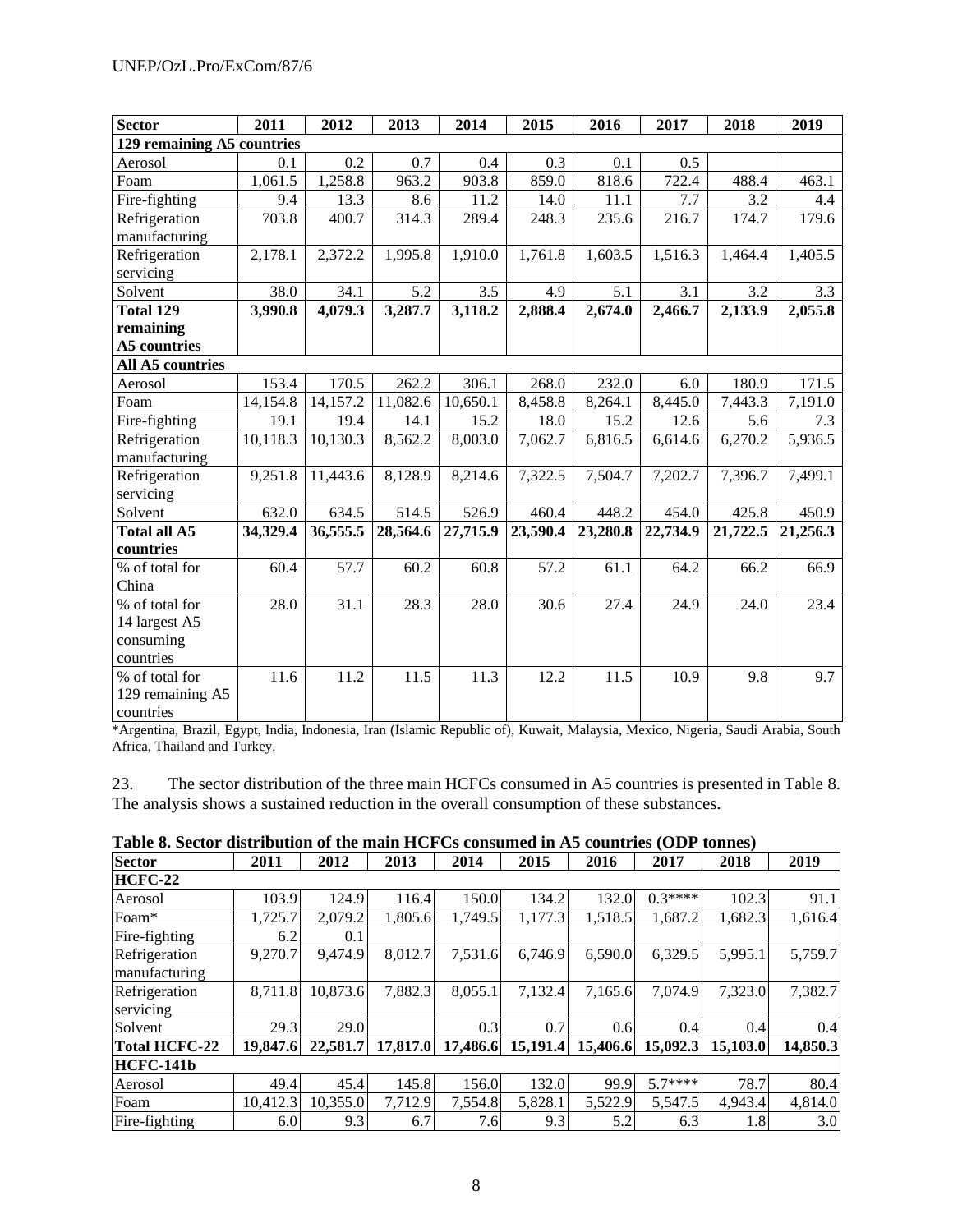| <b>Sector</b>      | 2011     | 2012     | 2013     | 2014     | 2015     | 2016     | 2017     | 2018     | 2019     |
|--------------------|----------|----------|----------|----------|----------|----------|----------|----------|----------|
| Refrigeration      | 814.7    | 629.6    | 529.6    | 447.9    | 294.2    | 204.8    | 264.9    | 255.8    | 159.7    |
| manufacturing**    |          |          |          |          |          |          |          |          |          |
| Refrigeration      | 98.7     | 96.4     | 75.7     | 65.5     | 53.6     | 107.6    | 35.9     | 25.2     | 26.9     |
| servicing          |          |          |          |          |          |          |          |          |          |
| Solvent            | 597.1    | 600.2    | 510.6    | 521.0    | 454.4    | 443.3    | 450.8    | 420.0    | 447.1    |
| <b>Total</b>       | 11,978.2 | 11,735.9 | 8,981.3  | 8,752.9  | 6,771.4  | 6,383.7  | 6,311.0  | 5,724.8  | 5,531.1  |
| HCFC-141b          |          |          |          |          |          |          |          |          |          |
| HCFC-142b          |          |          |          |          |          |          |          |          |          |
| Aerosol            | 0.1      | 0.2      | 0.0      | 0.0      | 1.8      | 0.0      | 0.0      | 0.0      | 0.0      |
| Foam***            | 1,401.7  | 990.2    | 863.7    | 697.0    | 773.8    | 608.3    | 701.0    | 398.5    | 412.3    |
| Fire-fighting      |          |          |          |          |          |          |          |          |          |
| Refrigeration      | 11.1     | 7.8      | 6.5      | 8.0      | 7.2      | 6.9      | 6.1      | 5.9      | 5.9      |
| manufacturing      |          |          |          |          |          |          |          |          |          |
| Refrigeration      | 414.7    | 441.3    | 144.4    | 64.9     | 106.9    | 110.1    | 66.5     | 24.9     | 67.9     |
| servicing          |          |          |          |          |          |          |          |          |          |
| Solvent            | 0.3      |          |          |          |          |          |          |          |          |
| <b>Total</b>       | 1,827.9  | 1,439.4  | 1,014.5  | 770.0    | 889.8    | 725.4    | 773.5    | 429.2    | 486.1    |
| HCFC-142b          |          |          |          |          |          |          |          |          |          |
| <b>Other HCFCs</b> | 675.7    | 798.5    | 751.7    | 706.4    | 737.8    | 765.0    | 558.0    | 465.5    | 388.9    |
| <b>Total</b>       | 34,329.4 | 36,555.5 | 28,564.6 | 27,715.9 | 23,590.4 | 23,280.8 | 22,734.9 | 21,722.5 | 21,256.3 |

\* Used as co-blowing agent.

\*\* Used for insulation of refrigeration equipment.

\*\*\* Used for the production of extruded polystyrene foam.

\*\*\*\* The steep reduction between 2016 and 2017 is due to reduction of consumption in one country (China).

#### **HFC data**

24. At its 84th meeting, the Executive Committee *inter alia* approved the revised CP data format to include Annex F (HFC) substances noting that the revised format would be used starting in 2020 for 2019 CP data reporting, with a trial period from 2020 to  $2022.^{21}$ 

25. In line with the revised CP data report format, the document on Country programme data and prospects for compliance submitted to the  $86<sup>th</sup>$  meeting,<sup>22</sup> presented the first analysis of HFC data reported by A5 Parties under their CP data or A7 data reports. It included an analysis of the sectoral distribution of all reported HFCs measured in metric tonnes (mt) and CO<sub>2</sub> equivalent. It also included an analysis of the trend in the consumption of HFCs reported by A5 Parties under the surveys of ODS alternatives carried out in line with decision 79/43.<sup>23</sup>

26. Noting that only 63 A5 Parties have reported 2020 HFC consumption under their CP report data, the present document presents an updated analysis of the reported HFC consumption for 2019. Of the 143 countries which submitted 2019 CP data as of 11 May 2021, 82 countries have ratified the Kigali Amendment. Only 68 of the 82 countries<sup>24</sup> have provided HFC data in their 2019 CP reports on time for

<sup>&</sup>lt;sup>21</sup> Decision  $84/7(c)$ .

<sup>22</sup> UNEP/OzL.Pro/ExCom/86/8

<sup>&</sup>lt;sup>23</sup>During the intersessional approval process established for the  $86<sup>th</sup>$  meeting, it was suggested to include the results from the surveys of ODS alternatives carried out, in the document to be submitted to the 86<sup>th</sup> meeting (paragraph 28 of document UNEP/OzL.Pro/ExCom/86/IAP/3). The analysis was contained in paragraph 30 and Table 11 of document UNEP/OzL.Pro/ExCom/86/8. No further analysis is required, noting that the surveys collected data for only three years (i.e., 2012 to 2015), no further data was collected between 2016 and 2019, and not all A5 Parties with an approved survey on ODSs had reported HFC data.

 $24$  Of the 14 remaining, only two countries (the Democratic People's Republic of Korea and Niue) have ratified the Kigali Amendment prior to October 2019 and therefore, have a reporting obligation for 2019.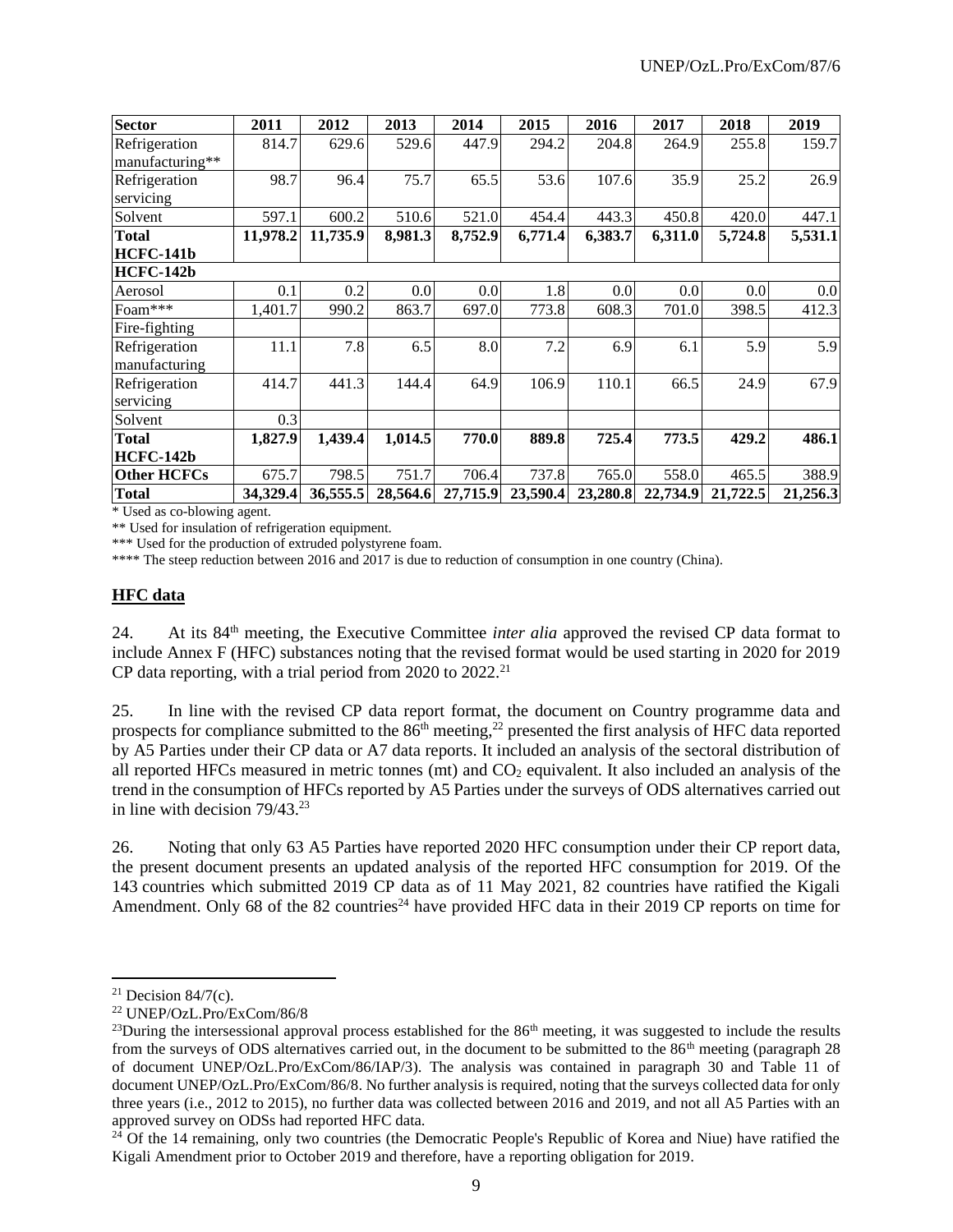this analysis. In addition, 18 countries that have not ratified the Kigali Amendment have provided HFC data in their 2019 CP reports.

27. The sector distribution of aggregated HFC consumption for the 86 countries that have submitted 2019 CP data (mt) is presented in Table 9. Of these 86 countries, 55 are LVC countries, accounting for 14.7 per cent of total 2019 HFC consumption and 69.3 per cent of aggregated HCFC baselines for all LVC countries, and 31 are non-LVC countries, accounting for 85.3 per cent of total 2019 HFC consumption and 14.3 per cent of aggregated HCFC baselines for all non-LVC countries.

28. In 2019, the five sectors with the largest consumption of HFCs (measured in mt) were the refrigeration servicing (58.7 per cent of the total), refrigeration manufacturing – air-conditioning (AC) (17.7 per cent), refrigeration manufacturing – others (5.9 per cent), fire fighting (4.9 per cent) and aerosol (3.3 per cent).

| <b>HFC</b>            |                | Foam  | <b>Fire</b> | <b>Refrigeration manufacturing</b> |              |        | Ref.                 | <b>Solvent</b> | Other | Total*               |
|-----------------------|----------------|-------|-------------|------------------------------------|--------------|--------|----------------------|----------------|-------|----------------------|
|                       | <b>Aerosol</b> |       | fighting    | Other                              | AC           | Total* | servicing            |                |       |                      |
| <b>HFC-125</b>        | 0.3            |       | 46.2        |                                    | 1,243.8      | 1.0    | 3,104.9              |                | 3.2   | 4,826.0              |
| <b>HFC-134</b>        |                |       |             |                                    |              |        | 1,031.3              |                |       | $1,031.\overline{3}$ |
| <b>HFC-134a</b>       | 1,576.5        | 5.7   |             | 3,056.9                            | 7,362.2      | 843.4  | 33,240.0             | 137.0          | 610.4 | 50,263.2             |
| HFC-143a              |                |       |             |                                    |              |        | 469.2                |                |       | 474.4                |
| <b>HFC-152</b>        |                |       |             |                                    |              |        | $\overline{3.9}$     |                | 0.1   | $\overline{3.9}$     |
| <b>HFC-152a</b>       | 2,714.5        | 37.9  |             |                                    |              |        | 173.6                |                | 16.9  | 2,943.3              |
| HFC-227ea             |                | 14.8  | 6,219.3     |                                    |              |        | 12.3                 |                | 44.1  | 6,298.5              |
| $HFC-23$ (use)        |                |       |             |                                    |              | 0.2    | 3.0                  |                | 0.3   | 7.9                  |
| HFC-236fa             |                |       |             |                                    |              |        | $\overline{4.7}$     |                | 0.1   | 4.8                  |
| HFC-245fa             |                | 197.4 |             | 2,864.6                            |              |        |                      |                | 2.7   | 3,064.8              |
| <b>HFC-32</b>         |                |       |             |                                    | 1,104.7      |        | 2,639.9              |                | 0.6   | 5,095.2              |
| HFC-365mfc            |                | 203.1 | 115.2       |                                    |              |        |                      |                |       | 318.3                |
| $HFC-41$              |                |       |             |                                    |              |        | 1.8                  |                |       | 1.8                  |
| HFC-43-10mee          |                |       |             |                                    |              |        |                      | 3.8            | 2.1   | $\overline{5.8}$     |
| R-404A                |                |       |             | 1,658.7                            | 2.9          | 155.4  | 9,086.1              |                | 208.1 | 11,429.2             |
| R-407A                |                |       |             |                                    |              |        | 4,551.5              |                | 3.6   | 4,555.1              |
| R-407C                |                |       |             |                                    | 162.5        | 23.8   | 6,009.3              |                | 52.7  | 6,398.9              |
| R-407F                |                |       |             |                                    |              |        | 16.2                 |                |       | 16.2                 |
| R-410A                |                |       |             |                                    | 5.0 13,172.4 | 289.7  | 14,840.2             | 65.0           | 231.2 | 30,737.2             |
| R-413A                |                |       |             |                                    |              | 0.8    | 19.1                 |                |       | 19.9                 |
| R-417A                |                |       |             |                                    |              | 12.4   | 55.3                 |                | 2.3   | 72.2                 |
| $R-422A$              |                |       |             |                                    |              | 0.2    | 2.8                  |                |       | 3.1                  |
| R-422D                |                |       |             |                                    |              | 10.7   | 24.9                 |                |       | 35.6                 |
| R-425A                |                |       |             |                                    |              |        | 0.1                  |                |       | 0.1                  |
| R-427A                |                |       |             |                                    |              |        | 3.9                  |                |       | 3.9                  |
| R-437A                |                |       |             |                                    |              |        | 53.3                 |                |       | $\overline{53.3}$    |
| R-438A                |                |       |             |                                    |              |        | 66.8                 |                | 1.4   | 68.2                 |
| $R-442A$              |                |       |             |                                    |              |        | 0.8                  |                |       | $0.8\,$              |
| <b>R-448A</b>         |                |       |             | 35.8                               |              |        | 1.1                  |                | 0.1   | 37.1                 |
| <b>R-449A</b>         |                |       |             | 27.7                               |              |        | 3.9                  |                | 0.6   | 32.2                 |
| R-452A                |                |       |             |                                    |              |        | 0.2                  |                | 0.6   | $0.8\,$              |
| $R-453A$              |                |       |             |                                    |              |        | 1.8                  |                |       | 1.8                  |
| R-507A                |                |       |             | 21.6                               |              | 185.9  | $1,015.\overline{9}$ |                | 585.3 | 1,828.5              |
| R-508B                |                |       |             |                                    |              |        | 18.1                 |                | 0.0   | 18.2                 |
| R-513A                |                |       |             |                                    |              |        | 10.4                 |                |       | 10.4                 |
| HFC-245fa in imported |                | 102.4 |             |                                    |              |        |                      |                |       | 102.4                |
| pre-blended polyol    |                |       |             |                                    |              |        |                      |                |       |                      |
| HFC-365mfc in         |                | 70.9  |             |                                    |              | 2.1    |                      |                |       | 73.0                 |
| imported pre-blended  |                |       |             |                                    |              |        |                      |                |       |                      |
| polyol                |                |       |             |                                    |              |        |                      |                |       |                      |

**Table 9. Sector distribution of HFCs consumed in 2019 (mt)**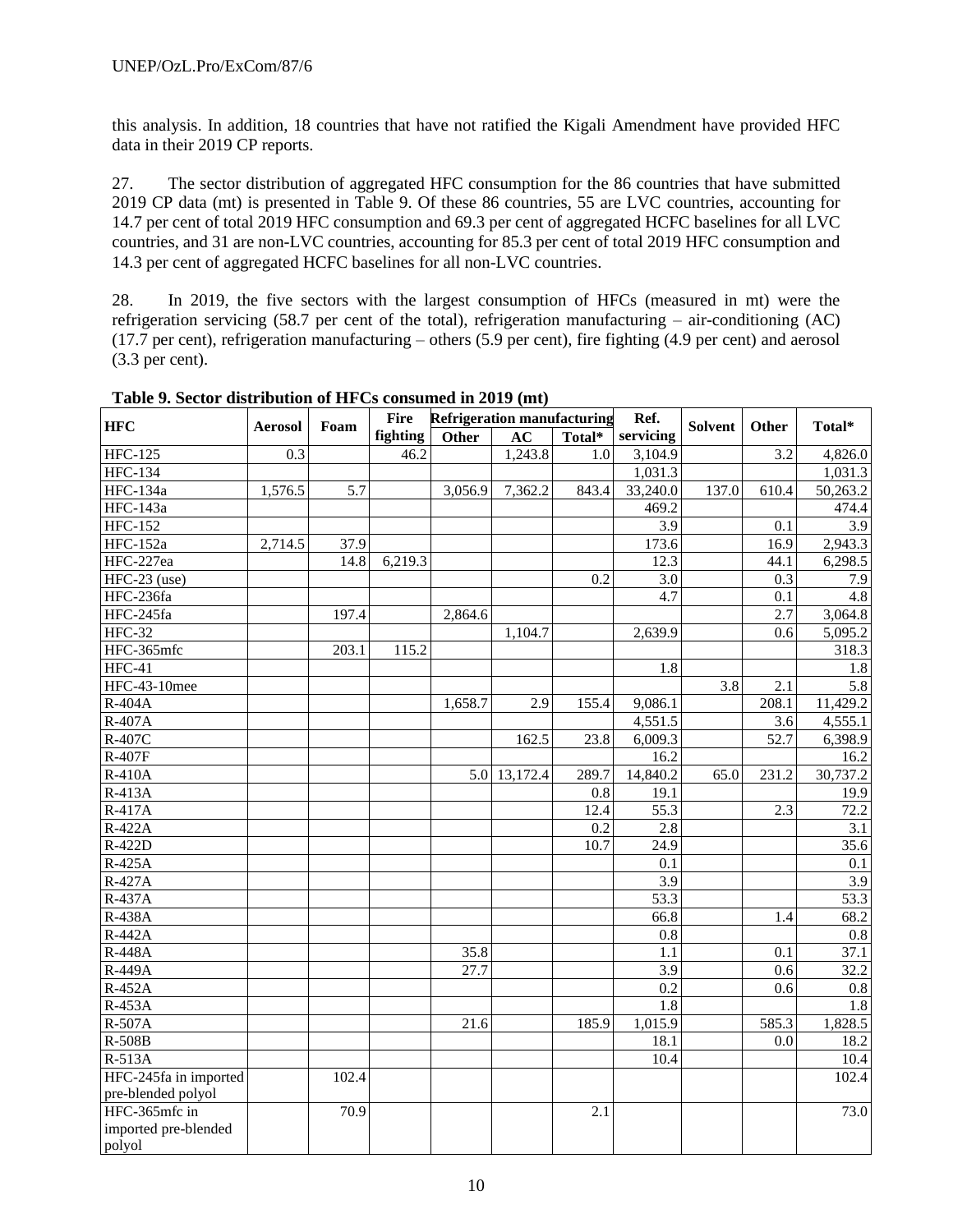| <b>HFC</b>           | <b>Aerosol</b> | Foam    | <b>Fire</b> |              | <b>Refrigeration manufacturing</b> |         | Ref.      | Solvent | <b>Other</b> | Total*    |
|----------------------|----------------|---------|-------------|--------------|------------------------------------|---------|-----------|---------|--------------|-----------|
|                      |                |         | fighting    | <b>Other</b> | АC                                 | Total*  | servicing |         |              |           |
| HFC-365mfc/          |                | 559.7   |             |              |                                    |         |           |         | 19.2         | 578.9     |
| HFC-227ea            |                |         |             |              |                                    |         |           |         |              |           |
| HFC-365/227 in       |                | 2.5     |             |              |                                    |         |           |         |              | 2.5       |
| imported pre-blended |                |         |             |              |                                    |         |           |         |              |           |
| polyol               |                |         |             |              |                                    |         |           |         |              |           |
| Other HFCs           |                |         |             |              |                                    |         | 92.1      | 0.4     |              | 92.5      |
| <b>Total</b>         | 4,291.3        | 1.194.5 | 6,380.7     |              | 7,670.3 23,048.4                   | 1,525.8 | 76,558.7  | 206.1   | 1,785.6      | 130,511.3 |
| <b>LVC</b>           | 96.5           | 99.9    | 3.1         | 136.81       | 9.1                                | 17.8    | 18,803.2  |         | 17.5         | 19,183.9  |
| Non-LVC              | 4.194.8        | 1,094.5 | 6,377.6     |              | 7,533.5 23,039.4                   | 1,507.9 | 57,755.4  | 206.1   | 1.768.0      | 111.327.4 |

\*Sectoral breakdown columns may not add up to Total because some countries only reported total and no sectoral breakdown.

29. The sector distribution of aggregated HFC consumption in  $CO_2$ -equivalent is presented in Table 10. R-404A, HFC-125, HFC-134a, HFC-227ea and R-410A account for 84.2 per cent of the total consumption in CO<sub>2</sub>-equivalent; refrigeration and air-conditioning (RAC) servicing, refrigeration manufacturing – air-conditioning and fire fighting account for 60.1 percent, 16.8 per cent and 7.8 per cent of the total consumption, respectively.

| <b>HFC</b>                   | <b>Aerosol</b> | Foam  | Fire     |         | Refrigeration manufacturing |         | Ref.             | <b>Solvent</b> | Other            | Total***         |
|------------------------------|----------------|-------|----------|---------|-----------------------------|---------|------------------|----------------|------------------|------------------|
|                              |                |       | fighting | Other   | AC                          | Total*  | servicing        |                |                  |                  |
| $\overline{HFC-125}$         | 1.0            |       | 161.5    |         | 4,353.4                     | 3.6     | 10,867.1         |                | 11.3             | 16,891.1         |
| <b>HFC-134</b>               |                |       |          |         |                             |         | 1,134.4          |                |                  | 1,134.4          |
| <b>HFC-134a</b>              | 2,254.4        | 8.2   |          | 4,371.3 | 10,528.0                    | 1,206.1 | 47,533.2         | 195.9          | 872.8            | 71,876.4         |
| $\overline{\text{HFC-143a}}$ |                |       |          |         |                             |         | 2,097.5          |                |                  | 2,120.8          |
| <b>HFC-152</b>               |                |       |          |         |                             |         | 0.2              |                |                  | 0.2              |
| <b>HFC-152a</b>              | 336.6          | 4.7   |          |         |                             |         | 21.5             |                | 2.1              | 365.0            |
| HFC-227ea                    |                | 47.7  | 20,026.3 |         |                             |         | 39.7             |                | 141.9            | 20,281.3         |
| HFC-23 (use)**               |                |       |          |         |                             | 3.4     | 44.3             |                | 4.7              | 117.5            |
| HFC-236fa                    |                |       |          |         |                             |         | 45.7             |                | 1.3              | 47.0             |
| HFC-245fa                    |                | 203.4 |          | 2,950.6 |                             |         |                  |                | 2.8              | 3,156.7          |
| <b>HFC-32</b>                |                |       |          |         | 745.6                       |         | 1,782.0          |                | 0.4              | 3,439.3          |
| HFC-365mfc                   |                | 161.2 | 91.5     |         |                             |         |                  |                |                  | 252.7            |
| $HFC-41$                     |                |       |          |         |                             |         | 0.2              |                |                  | 0.2              |
| HFC-43-10mee                 |                |       |          |         |                             |         |                  | 6.2            | 3.4              | 9.6              |
| R-404A                       |                |       |          | 6,505.3 | 11.2                        | 609.6   | 35,635.8         |                | 816.3            | 44,825.5         |
| $R-407A$                     |                |       |          |         |                             |         | 9,589.9          |                | 7.7              | 9,597.6          |
| R-407C                       |                |       |          |         | 288.2                       | 42.2    | 10,660.5         |                | 93.5             | 11,351.6         |
| R-407F                       |                |       |          |         |                             |         | 29.5             |                |                  | 29.5             |
| <b>R-410A</b>                |                |       |          | 10.4    | 27,503.9                    | 604.9   | 30,986.3         | 135.7          | 482.8            | 64,179.4         |
| R-413A                       |                |       |          |         |                             | 1.7     | 39.2             |                | 0.0              | 40.9             |
| R-417A                       |                |       |          |         |                             | 29.2    | 129.7            |                | 5.4              | 169.4            |
| R-422A                       |                |       |          |         |                             | 0.7     | 9.0              |                |                  | 9.6              |
| R-422D                       |                |       |          |         |                             | 29.1    | 68.0             |                |                  | 97.1             |
| R-425A                       |                |       |          |         |                             |         | 0.2              |                |                  | 0.2              |
| $R-427A$                     |                |       |          |         |                             |         | 8.4              |                |                  | 8.4              |
| R-437A                       |                |       |          |         |                             |         | 96.2             |                |                  | 96.2             |
| <b>R-438A</b>                |                |       |          |         |                             |         | 151.4            |                | 3.1              | 154.5            |
| R-442A                       |                |       |          |         |                             |         | 1.5              |                |                  | 1.5              |
| <b>R-448A</b>                |                |       |          | 49.7    |                             |         | 1.6              |                | 0.2              | 51.4             |
| R-449A                       |                |       |          | 39.0    |                             |         | $\overline{5.6}$ |                | $0.8\,$          | 45.4             |
| R-452A                       |                |       |          |         |                             |         | 0.5              |                | $\overline{1.2}$ | 1.7              |
| R-453A                       |                |       |          |         |                             |         | $\overline{3.1}$ |                |                  | $\overline{3.1}$ |
| R-507A                       |                |       |          | 86.2    |                             | 740.8   | 4,048.5          |                | 2,332.2          | 7,286.6          |
| R-508B                       |                |       |          |         |                             |         | 242.0            |                | 0.3              | 243.4            |
| R-513A                       |                |       |          |         |                             |         | 6.5              |                |                  | 6.5              |
| HFC-245fa in                 |                | 105.5 |          |         |                             |         |                  |                |                  | 105.5            |
| imported pre-blended         |                |       |          |         |                             |         |                  |                |                  |                  |
| polyol                       |                |       |          |         |                             |         |                  |                |                  |                  |

**Table 10. Sector distribution of HFCs consumed in 2019 ('000 tons CO2-equivalent)**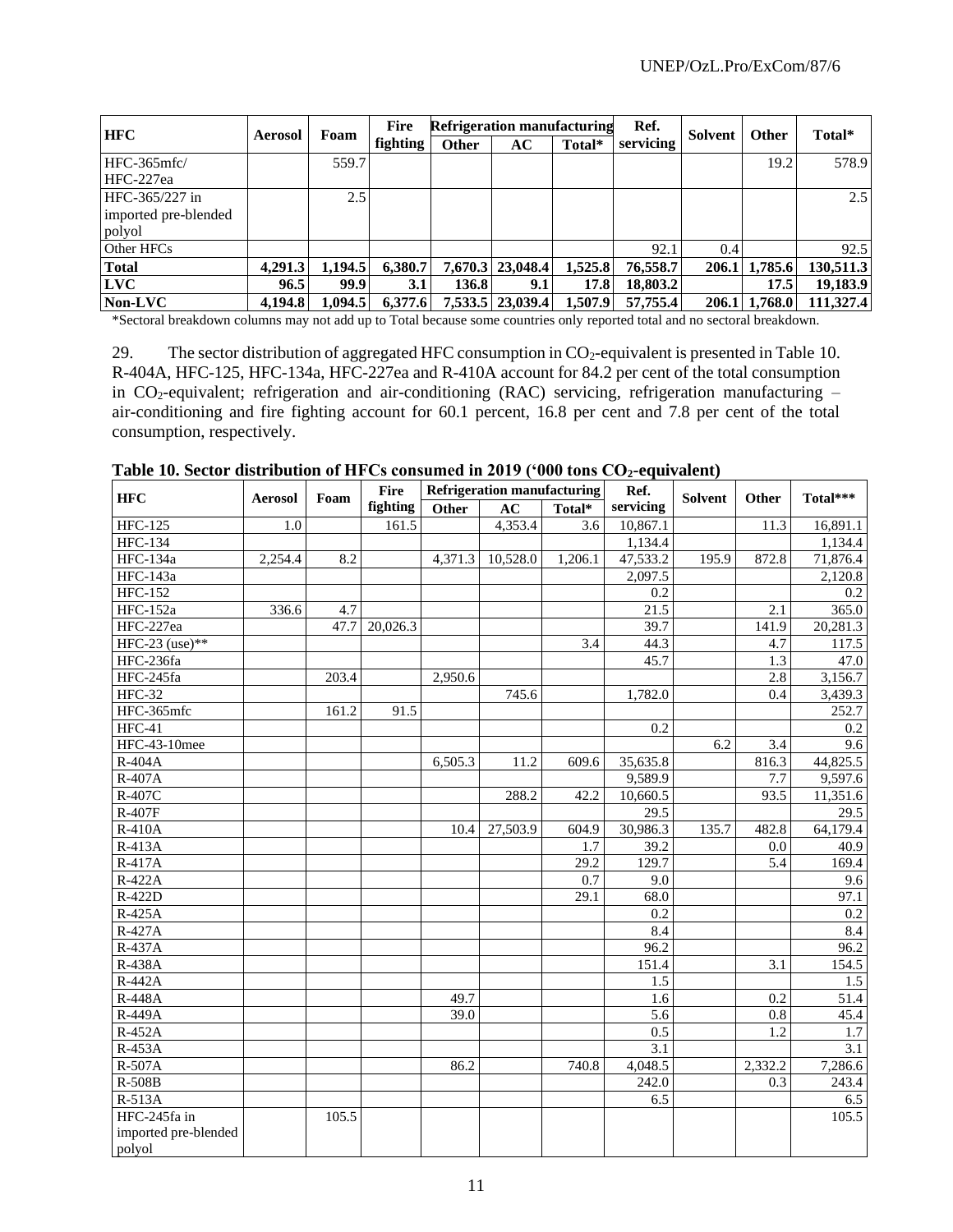| <b>HFC</b>                                  | <b>Aerosol</b> | Foam  | Fire                            |              | <b>Refrigeration manufacturing</b>                         |         | Ref.      | Solvent                                     | <b>Other</b> | Total***  |
|---------------------------------------------|----------------|-------|---------------------------------|--------------|------------------------------------------------------------|---------|-----------|---------------------------------------------|--------------|-----------|
|                                             |                |       | <b>fighting</b>                 | <b>Other</b> | AC.                                                        | Total*  | servicing |                                             |              |           |
| HFC-365mfc in                               |                | 56.3  |                                 |              |                                                            | 1.7     |           |                                             |              | 58.0      |
| imported pre-blended                        |                |       |                                 |              |                                                            |         |           |                                             |              |           |
| polyol                                      |                |       |                                 |              |                                                            |         |           |                                             |              |           |
| HFC-365mfc/                                 |                | 518.1 |                                 |              |                                                            |         |           |                                             |              | 518.1     |
| HFC-227ea                                   |                |       |                                 |              |                                                            |         |           |                                             |              |           |
| HFC-365/227 in                              |                | 2.4   |                                 |              |                                                            |         |           |                                             |              | 2.4       |
| imported pre-blended                        |                |       |                                 |              |                                                            |         |           |                                             |              |           |
| polyol                                      |                |       |                                 |              |                                                            |         |           |                                             |              |           |
| Other HFCs                                  |                |       |                                 |              |                                                            |         | 293.4     |                                             |              | 293.4     |
| <b>Total</b><br>$\sim$<br>$1.7.0.1$ $1.7.1$ | 2,592.0        |       | $1,107.5$   20,279.3   14,012.5 |              | 43,430.4<br>$\mathbf{a}$ and $\mathbf{a}$ and $\mathbf{a}$ | 3,272.9 | 155,572.7 | 337.8<br>$\sim$<br>$\overline{\phantom{a}}$ | 4,784.3      | 258,869.2 |

\*If break-down of consumption in manufacturing is not available, information is provided in column "Total".

\*\*HFC-23 is used as a pure substance and in R-508B blend of which HFC-23 is one component.

\*\*\*Sectoral breakdown columns may not add up to Total because some countries only reported total and no sectoral breakdown.

30. In 2019, the most consumed HFCs including blends were HFC-134a (31.5 per cent), R-410A (20.6 per cent), R-404A (16.6 per cent), R-407C (14.2 per cent) and R-407A (11.7 per cent) for LVC countries, and HFC-134a (39.7 per cent of the total), R-410A (24.1 per cent), R-404A (7.4 per cent), and HFC-227ea (5.7 per cent) for non-LVC countries.

31. In addition, 10 countries (four LVC and six non-LVC countries) reported a total consumption of 7.94 mt of HFC-23 used in the RAC servicing sector including Chile, Costa Rica, Ecuador, Mauritius, Mexico, Nicaragua, Pakistan, Peru, Seychelles and Viet Nam. Only two countries have an obligation to report 2019 data on HFC-23 production and generation under the Kigali Amendment (the Democratic People's Republic of Korea and Mexico) and they have not reported these data in the 2019 country programme report. However, Mexico has reported HFC-23 emissions for one facility amounting to 111.89 metric tonnes in 2019.

#### **Prices of HCFCs, HFCs and alternatives**

32. The average prices of HCFCs, HFCs and alternatives reported by A5 countries since 2011 are summarized in Table 11.<sup>25</sup> The average prices provided are mainly from retailers and suppliers, which can include taxes and transportation costs. However, the price data in project proposals is freight on board (FOB)<sup>26</sup> that is usually obtained from importers.

| <b>Substance</b> |       |       |       |       |       | Average price $(US \frac{6}{kg})^*$ |              |       |      | Range (US \$/kg)                           | <b>Countries</b><br>$(2019)$ ** |
|------------------|-------|-------|-------|-------|-------|-------------------------------------|--------------|-------|------|--------------------------------------------|---------------------------------|
|                  | 2011  | 2012  | 2013  | 2014  | 2015  | 2016                                | 2017         | 2018  | 2019 |                                            |                                 |
| HCFC-22          | 9.28  | 10.06 | 9.24  | 10.08 | 10.07 |                                     | $9.25$ 10.18 | 10.24 |      | 9.64 1.80 (Dominican Republic (the))       | 121                             |
|                  |       |       |       |       |       |                                     |              |       |      | to 38.50 (Chad)                            |                                 |
| HCFC-141b        | 6.73  | 6.73  | 6.65  | 7.77  | 7.08  | 10.00                               | 9.40         | 10.99 |      | 8.23 2.31 (Brazil) to 32.08 (Belize)       | 26                              |
| $R-600a$         | 20.97 | 20.49 | 20.20 | 18.02 | 15.23 | 15.98                               | 15.80        |       |      | 16.03 16.72 1.43 (China) to 91.58 (Guyana) | 84                              |

**Table 11. Average price of HCFCs, HFCs and alternatives<sup>27</sup>**

<sup>&</sup>lt;sup>25</sup> Several of the CP data reports submitted by A5 countries contain price data for both controlled substances and alternative substances. This information is provided on voluntary basis.

<sup>&</sup>lt;sup>26</sup> Decision  $68/4(b)(iv)$  requested Governments to report, on a voluntary basis, the average import FOB price for each controlled substance and substitute in the revised CP format.

<sup>&</sup>lt;sup>27</sup> At its 79<sup>th</sup> meeting, the Executive Committee requested the Secretariat to include in the document on the Overview of issues identified during project review (issued at each meeting) a summary of the prices of the controlled substances and the alternatives to be phased in, as communicated by enterprises requesting funding in any new project proposals, including clarification of any differences between those and the prices reported in the CP data reports (decision  $79/4(c)$ ).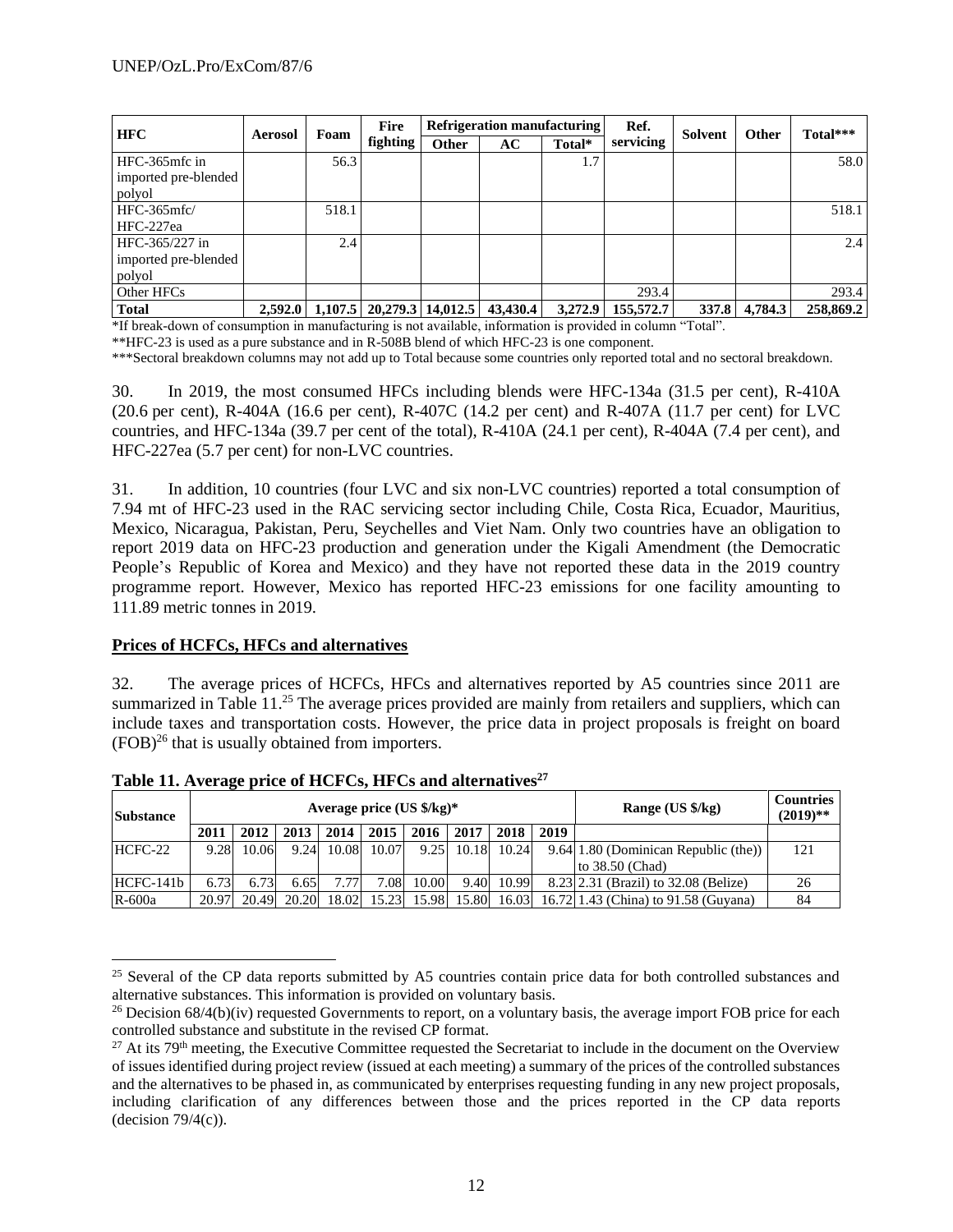| <b>Substance</b> |       |       |       |       | Average price $(US \frac{6}{5}kg)^*$ |       |       |       |      | Range (US \$/kg)                     | <b>Countries</b><br>$(2019)$ ** |
|------------------|-------|-------|-------|-------|--------------------------------------|-------|-------|-------|------|--------------------------------------|---------------------------------|
|                  | 2011  | 2012  | 2013  | 2014  | 2015                                 | 2016  | 2017  | 2018  | 2019 |                                      |                                 |
| $R-290$          | 22.23 | 15.60 | 14.38 | 21.26 | 19.08                                | 16.13 | 16.48 | 15.92 |      | 21.80 0.71 (Cuba) to 119.62 (Antigua | 54                              |
|                  |       |       |       |       |                                      |       |       |       |      | and Barbuda)                         |                                 |
| HFC-134a         | 16.64 | 14.96 | 13.65 | 13.30 | 14.26                                | 12.83 | 13.94 | 12.35 |      | $12.31$ 2.40 (Oman) to 46.00         | 109                             |
|                  |       |       |       |       |                                      |       |       |       |      | (Cabo Verde and Chad)                |                                 |
| $R-404A$         | 20.68 | 18.71 | 15.41 | 15.11 | 15.42                                | 15.32 | 15.97 | 14.77 |      | 13.76 2.79 (Oman) to 47.50 (Chad)    | 113                             |
| $R-407C$         | 21.36 | 19.04 | 16.06 | 15.19 | 13.97                                | 12.71 | 13.94 | 13.71 |      | 13.02 2.65 (Oman) to 46.50 (Chad)    | 80                              |
| $R-410A$         | 21.70 | 19.91 | 16.05 | 15.28 | 14.61                                | 16.44 | 15.47 | 14.78 |      | 14.50 2.07 (China) to 115.59         | 112                             |
|                  |       |       |       |       |                                      |       |       |       |      | (Sao Tome and Principe)              |                                 |
| $R-507A$         | 20.78 | 15.84 | 13.59 | 12.21 | 11.65                                | 11.76 | 13.33 | 13.07 |      | 12.99 3.70 (Paraguay) to 45.00       | 54                              |
|                  |       |       |       |       |                                      |       |       |       |      | (Turkmenistan)                       |                                 |

\* All zero entries were excluded.

\*\* Number of A5 countries that reported prices in 2019.

#### **Issues related to CP data reports**

#### Timely submission of CP data reports

33. In reviewing the timely submission of the CP data reports, the Secretariat noted progress for the year 2020 compared to 2019 as shown in Table 12. Although there is a slight decrease in the monthly submission rates when compared with that of 2019, it can be attributed to the new format and the evolving situation of the COVID-19 pandemic. The Secretariat noted the efforts made by UNEP in following up on the submission of outstanding CP data reports, and keeping the Secretariat informed on progress on a regular basis, including Yemen which still has outstanding CP data report.

| Month        |              | 2013              |       | 2014     |       | 2015              |       | 2016              |       | 2017              |       | 2018              |       | 2019              |       | 2020              |
|--------------|--------------|-------------------|-------|----------|-------|-------------------|-------|-------------------|-------|-------------------|-------|-------------------|-------|-------------------|-------|-------------------|
|              | $No*$        | $(\frac{6}{6})^*$ | $No*$ | $(\%)^*$ | $No*$ | $(\frac{6}{6})^*$ | $No*$ | $(\frac{9}{6})^*$ | $No*$ | $(\frac{6}{6})^*$ | $No*$ | $(\frac{9}{6})^*$ | $No*$ | $(\frac{6}{6})^*$ | $No*$ | $(\frac{6}{6})^*$ |
| January      |              |                   |       |          |       | 0.69              |       |                   | 3     | 2.08              |       |                   |       |                   |       |                   |
| February     |              | 0.69              | 2     | 1.39     | 5     | 4.17              | 9     | 6.25              |       | 2.78              | 7     | 4.86              |       | 0.69              | 2     | 1.39              |
| March        | 3            | 2.76              | 15    | 11.81    | 33    | 27.08             | 9     | 12.50             | 8     | 8.33              | 14    | 14.58             | 9     | 6.94              | 11    | 9.03              |
| April        | 38           | 28.97             | 48    | 45.14    | 27    | 45.83             | 49    | 46.53             | 60    | 50.00             | 64    | 59.03             | 63    | 50.69             | 50    | 43.75             |
| May          | 35           | 53.10             | 24    | 61.81    | 22    | 61.11             | 26    | 64.58             | 39    | 77.08             | 30    | 79.86             | 29    | 70.83             | 28    | 63.19             |
| June         | 11           | 60.69             | 18    | 74.31    | 14    | 70.83             | 10    | 71.53             | 15    | 87.50             | 4     | 82.64             | 4     | 73.61             |       |                   |
| July         | 6            | 64.83             | 9     | 80.56    | 8     | 76.39             |       | 76.39             | 3     | 89.58             | 2     | 84.03             | 8     | 79.17             |       |                   |
| August       | 6            | 68.97             | 3     | 82.64    | 5     | 79.86             | 2     | 77.78             | 7     | 94.44             | 3     | 86.11             | 5.    | 82.64             |       |                   |
| September    | 22           | 84.14             | 7     | 87.50    | 8     | 85.42             | 19    | 90.97             | 4     | 97.22             | 6     | 90.28             | 10    | 89.58             |       |                   |
| October      | 12           | 92.41             | 9     | 93.75    | 8     | 90.97             | 7     | 95.83             |       | 97.92             | 10    | 97.22             | 2     | 90.97             |       |                   |
| November     | 2            | 93.79             |       |          |       | 91.67             | 2     | 97.22             |       | 98.61             |       | 97.92             | 3     | 93.06             |       |                   |
| December     |              |                   | 2     | 95.14    |       |                   |       |                   |       |                   |       | 98.61             | 8     | 98.61             |       |                   |
| After Dec.   | 9            | 100.00            | 6     | 99.31    | 11    | 99.31             | 3     | 99.31             |       | 99.31             |       | 99.31             |       | 99.31             |       |                   |
| <b>Total</b> | 145          |                   | 143   |          | 143   |                   | 143   |                   | 143   |                   | 143   |                   | 143   |                   | 91    |                   |
| Outstanding  | $\mathbf{0}$ |                   |       |          |       |                   |       |                   |       |                   |       |                   |       |                   | 53    |                   |

**Table 12. Monthly rates of submission of CP data reports (as at 11 May 2021)**

(\*) No.: Number of A5 countries reporting. (%): Cumulative reporting.

34. The Executive Committee may wish to request the Secretariat to send a letter to the Government of Yemen regarding the outstanding CP data reports for the years 2014 to 2019, urging the submission of those reports as soon as possible, as delays affect the ability of the Secretariat to have comprehensive data on ODS consumption and production levels.

#### Data discrepancies between CP data reports and A7 data

35. The review of the 2020 import data reported under A7 and CP reports revealed a number of potential data discrepancies, as shown in Table 13. The Secretariat discussed with the relevant implementing agency about the potential discrepancies; in all cases, the discrepancies were clarified or resolved.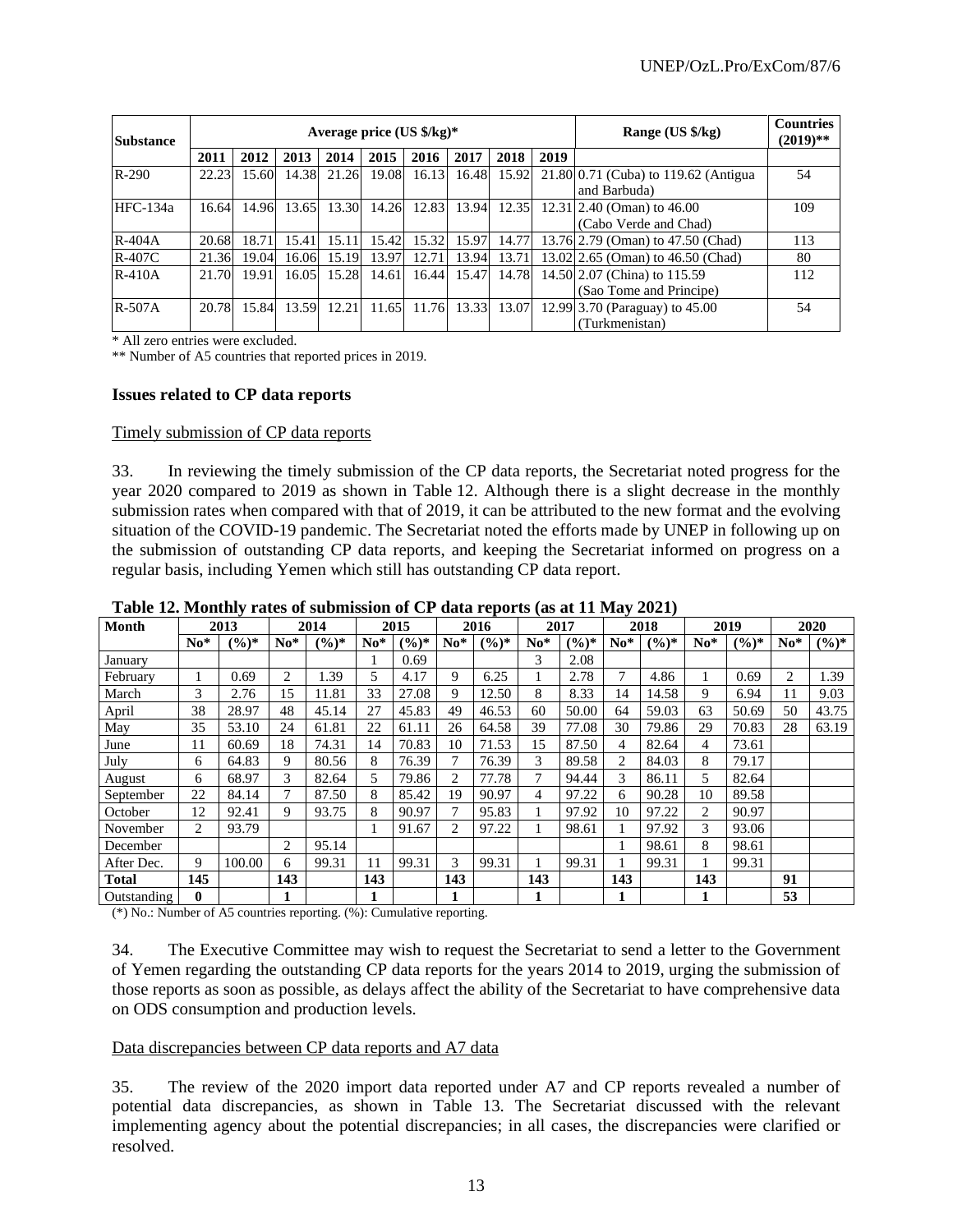| Country                     | <b>ODS</b>  | Agency<br>for IS | A7 data | <b>CP</b> data |         | Difference   HCFC-141b<br>polyol* | <b>Remarks</b>                                                                                    |
|-----------------------------|-------------|------------------|---------|----------------|---------|-----------------------------------|---------------------------------------------------------------------------------------------------|
| Dominican<br>Republic (the) | <b>HCFC</b> | <b>UNEP</b>      | 29.0    | 29.3           | 0.4     |                                   | 0.0 CP data included 0.4 ODP<br>tonnes of HCFC destroyed,<br>while A7 data did not<br>include it. |
| Dominican<br>Republic (the) | <b>CFC</b>  | <b>UNEP</b>      | $-6.0$  | 0.0            | 6.0     |                                   | Data reported for<br>destruction under A7 was<br>not included in CP data<br>reporting.            |
| Paraguay                    | <b>HCFC</b> | <b>UNEP</b>      | 11.4    | 10.9           | $-0.5$  |                                   | 0.3 CP data is correct. A7 data<br>will be revised.                                               |
| Tunisia                     | <b>HCFC</b> | <b>UNIDO</b>     | 23.3    | 23.2           | $-0.02$ |                                   | 0.0 CP data is correct. A7 data<br>will be revised.                                               |

**Table 13. Differences between 2020 A7 and CP consumption data (ODP tonnes)** 

**\*** HCFC-141b contained in imported pre-blended polyols.

#### **PART IV: SECTION B1 OF THE REVISED FORMAT FOR CP DATA REPORTS (DECISION 84/7(d))**

36. At its 84th meeting, in approving the updated revised format of CP data reports, the Executive Committee requested the Secretariat to revise Section B1 for data reporting on manufacturing of blends containing Annex F substances contained in Annex III to document UNEP/OzL.Pro/ExCom/84/9/Rev.1, for consideration at the  $85<sup>th</sup>$  meeting (decision  $84/7(d)$ ).

37. In response to decision 84/7(d), the Secretariat modified Section B1 to facilitate reporting of information on HFC blends, after discussions and consultations with bilateral and implementing agencies, and it was submitted for consideration of the Executive Committee at the 86<sup>th</sup> meeting. During the extended intersessional approval process, views were expressed with regard to the difficulty in tracking the flow and diverse sources of HFCs and HFC blends, and the involvement of complicated calculation which would result in erroneous data reporting and inconsistency, and to discussing the format at a physical meeting. Subsequently, the Executive Committee deferred consideration of the draft updated revised format of Section B1 of the CP data reports as contained in Annex IV to document UNEP/OzL.Pro/ExCom/86/8 at an in-person Executive Committee meeting.

#### **RECOMMENDATION**

- 38. The Executive Committee may wish:
	- (a) To note the information on country programme (CP) data and prospects for compliance contained in document UNEP/OzL.Pro/ExCom/87/6, including:
		- (i) That 91 countries had submitted 2020 CP data;
		- (ii) That, as at 11 May 2021, Yemen had not submitted CP data for the years 2014 to 2019; and
	- (b) To request the Secretariat to send a letter to the Government of Yemen regarding the outstanding CP data reports for the years 2014, 2015, 2016, 2017, 2018 and 2019, urging Yemen to submit those reports as soon as possible.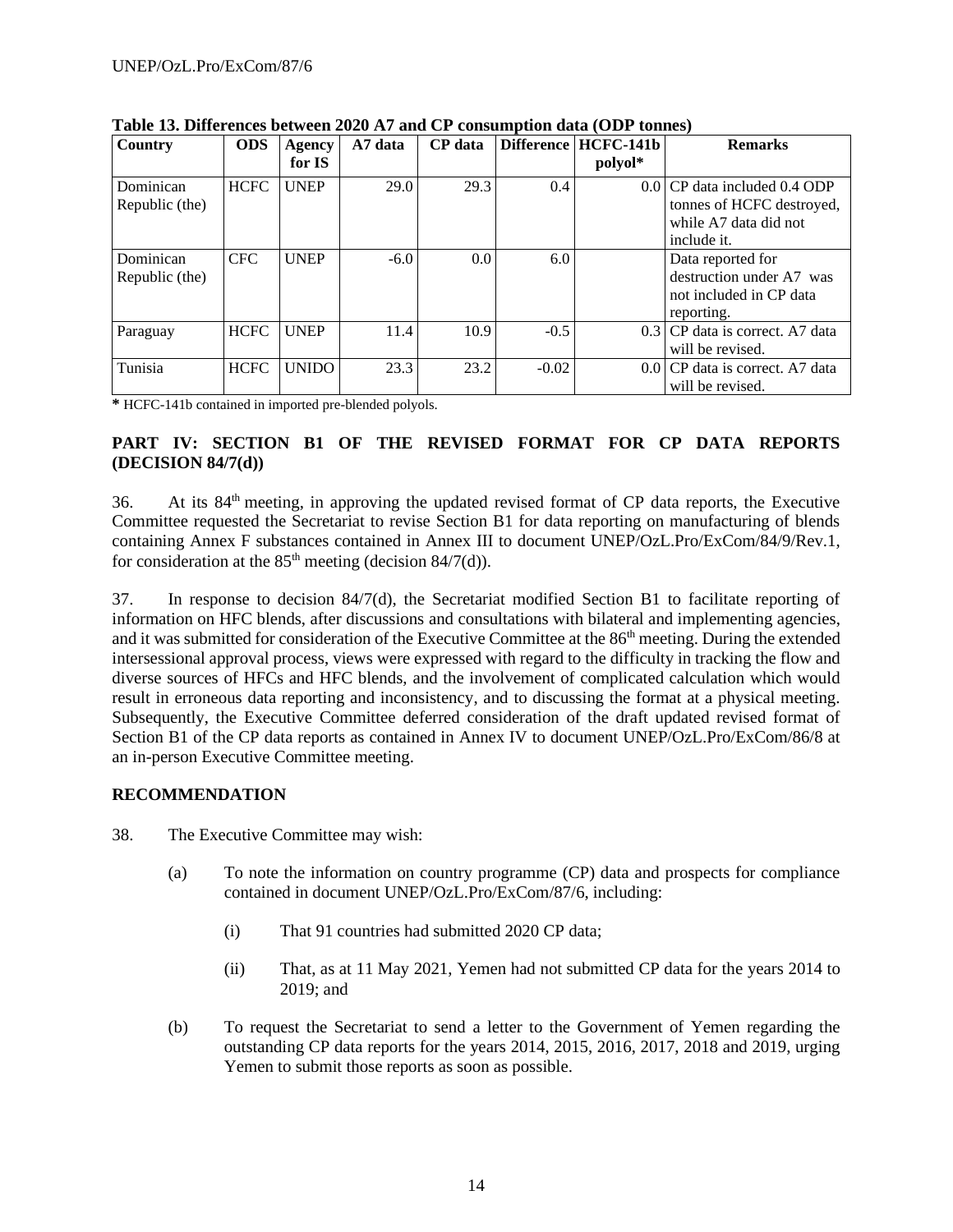# **Annex I**

| Country                    | <b>Year of latest consumption</b> | <b>Latest consumption (ODP tonnes)</b> |  |  |  |
|----------------------------|-----------------------------------|----------------------------------------|--|--|--|
| Consumption                |                                   |                                        |  |  |  |
| Argentina                  | 2019                              | 23.60                                  |  |  |  |
| Bahrain                    | 2019                              | 4.50                                   |  |  |  |
| <b>Barbados</b>            | 2019                              | 0.10                                   |  |  |  |
| <b>Brazil</b>              | 2020                              | 60.50                                  |  |  |  |
| Chile                      | 2019                              | 69.90                                  |  |  |  |
| China                      | 2019                              | 522.70                                 |  |  |  |
| Costa Rica                 | 2019                              | 20.80                                  |  |  |  |
| Egypt                      | 2020                              | 91.20                                  |  |  |  |
| El Salvador                | 2019                              | 115.70                                 |  |  |  |
| Ethiopia                   | 2019                              | 7.10                                   |  |  |  |
| Fiji                       | 2019                              | 10.70                                  |  |  |  |
| Guatemala                  | 2019                              | 6.00                                   |  |  |  |
| Honduras                   | 2020                              | 15.90                                  |  |  |  |
| India                      | 2019                              | 1,067.10                               |  |  |  |
| Indonesia                  | 2019                              | 81.50                                  |  |  |  |
| Iran (Islamic Republic of) | 2019                              | 13.20                                  |  |  |  |
| Jamaica                    | 2020                              | 2.50                                   |  |  |  |
| Jordan                     | 2019                              | 4.80                                   |  |  |  |
| Malaysia                   | 2019                              | 102.30                                 |  |  |  |
| Mexico                     | 2020                              | 143.60                                 |  |  |  |
| Morocco                    | 2020                              | 6.10                                   |  |  |  |
| Myanmar                    | 2019                              | 15.00                                  |  |  |  |
| Nicaragua                  | 2019                              | 17.80                                  |  |  |  |
| Nigeria                    | 2019                              | 2.70                                   |  |  |  |
| Pakistan                   | 2020                              | 134.40                                 |  |  |  |
| Peru                       | 2020                              | 3.40                                   |  |  |  |
| Philippines (the)          | 2019                              | 20.60                                  |  |  |  |
| Republic of Korea (the)    | 2019                              | 269.00                                 |  |  |  |
| Saudi Arabia               | 2019                              | 6.00                                   |  |  |  |
| Singapore                  | 2019                              | 25.30                                  |  |  |  |
| South Africa               | 2019                              | 47.50                                  |  |  |  |
| Sri Lanka                  | 2019                              | 16.30                                  |  |  |  |
| Suriname                   | 2019                              | 3.20                                   |  |  |  |
| Thailand                   | 2019                              | 93.70                                  |  |  |  |
| Turkey                     | 2019                              | 21.00                                  |  |  |  |
| United Arab Emirates (the) | 2019                              | 25.80                                  |  |  |  |
| Uruguay                    | 2019                              | 12.90                                  |  |  |  |
| Vanuatu                    | 2019                              | 0.40                                   |  |  |  |
| Viet Nam                   | 2019                              | 549.30                                 |  |  |  |
| <b>Total consumption</b>   |                                   | 3,634.10                               |  |  |  |
| <b>Production</b>          |                                   |                                        |  |  |  |
| China                      | 2019                              | 663.80                                 |  |  |  |
| India                      | 2019                              | 2,119.50                               |  |  |  |
| <b>Total production</b>    |                                   | 2,783.30                               |  |  |  |

# **MB CONSUMPTION AND PRODUCTION FOR QPS APPLICATIONS**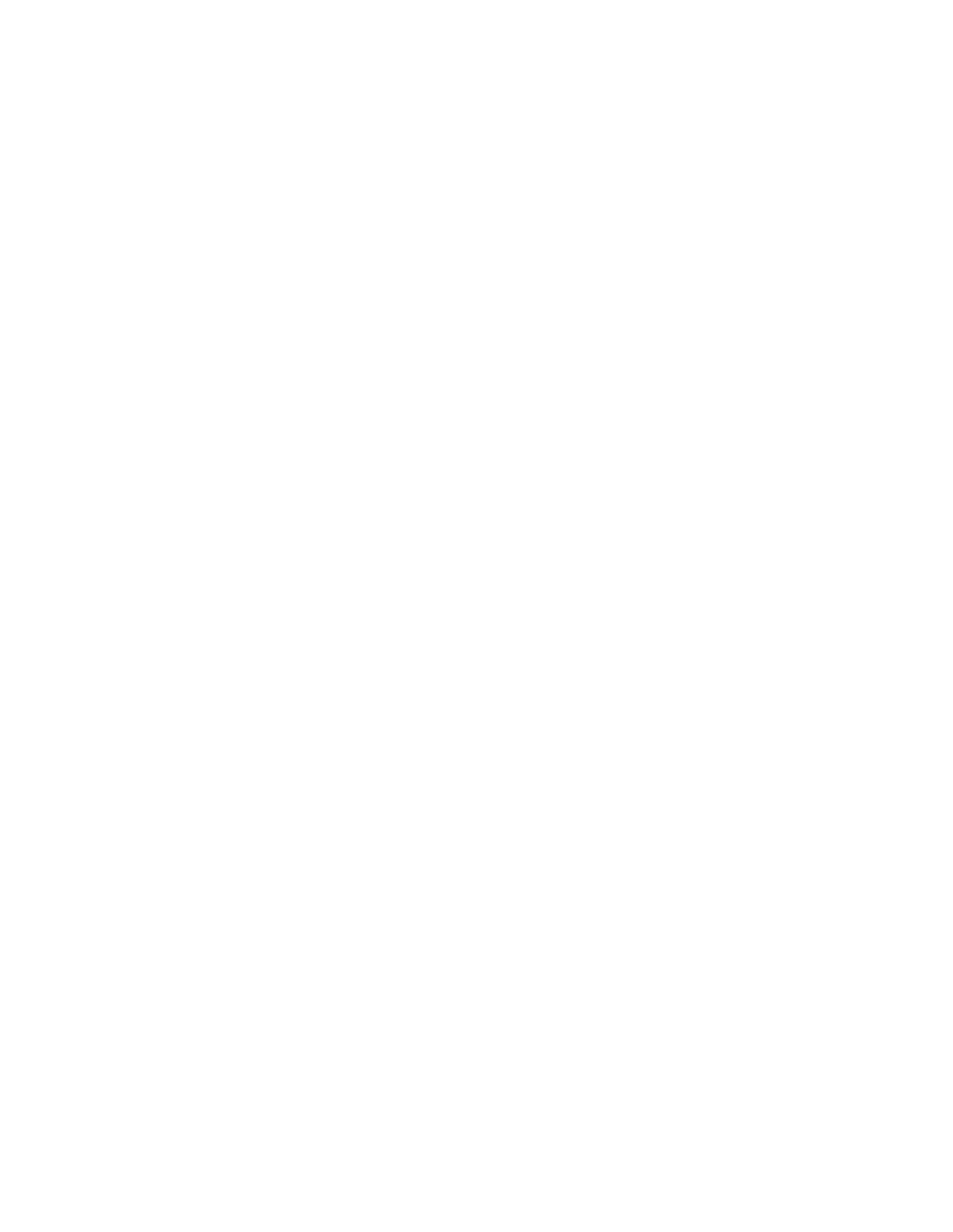# **Annex II**

## **HCFC ANALYSIS\***

| Country                                       | <b>Source</b> | Year of<br>latest | <b>Baseline</b><br>(ODP) | Latest<br>consumption | $%$ over<br>freeze | $%$ over<br>10% | % over<br>35%    | <b>Control addressed</b><br>by HPMPs           |
|-----------------------------------------------|---------------|-------------------|--------------------------|-----------------------|--------------------|-----------------|------------------|------------------------------------------------|
|                                               |               | consumption       | tonnes)                  | (ODP)<br>tonnes)      |                    | reduction       | reduction        |                                                |
| Afghanistan                                   | CP            | 2020              | 23.6                     | 6.1                   | 0.0                | 0.0             | $\Omega$         | 35% by 2020 and<br>67.5% by 2025               |
| Albania                                       | CP            | 2020              | 6.0                      | 3.1                   | 0.0                | 0.0             | $\Omega$         | 35% by 2020 and<br>67.5% by 2025               |
| Algeria                                       | A7            | 2020              | 62.1                     | 39.3                  | 0.0                | 0.0             | $\overline{0}$   | 20% by 2017                                    |
| Angola                                        | CP            | 2020              | 16.0                     | 9.2                   | 0.0                | 0.0             | $\Omega$         | 10% by 2015 and<br>67.5% by 2025               |
| Antigua and<br>Barbuda                        | CP            | 2020              | 0.3                      | 0.0                   | 0.0                | 0.0             | $\overline{0}$   | HPMP cancelled                                 |
| Argentina                                     | A7            | 2019              | 400.7                    | 150.7                 | 0.0                | 0.0             | $\overline{0}$   | 17.5% by 2017 and<br>50% by 2022               |
| Armenia                                       | A7            | 2019              | 7.0                      | 2.2                   | 0.0                | 0.0             | $\overline{0}$   | 10% by 2015 and<br>66.6% by 2020               |
| Bahamas (the)                                 | A7            | 2020              | 4.8                      | 2.6                   | 0.0                | 0.0             | $\overline{0}$   | 35% by 2020                                    |
| Bahrain                                       | A7            | 2019              | 51.9                     | 37.0                  | $0.0\,$            | 0.0             | 10               | 35% by 2020                                    |
| Bangladesh                                    | A7            | 2019              | 72.6                     | 48.8                  | 0.0                | 0.0             | 3                | 30% by 2018 and<br>67.5% by 2025               |
| <b>Barbados</b>                               | A7            | 2019              | 3.7                      | 1.7                   | 0.0                | 0.0             | $\overline{0}$   | 35% by 2020                                    |
| <b>Belize</b>                                 | A7            | 2020              | 2.8                      | 1.4                   | 0.0                | 0.0             | $\overline{0}$   | 35% by 2020                                    |
| Benin                                         | A7            | 2020              | 23.8                     | 13.5                  | 0.0                | 0.0             | $\overline{0}$   | 35% by 2020                                    |
| <b>Bhutan</b>                                 | A7            | 2019              | 0.3                      | 0.1                   | 0.0                | 0.0             | $\overline{0}$   | 100% by 2025                                   |
| <b>Bolivia</b><br>(Plurinational<br>State of) | CP            | 2020              | 6.1                      | 2.0                   | 0.0                | 0.0             | $\overline{0}$   | 35% by 2020                                    |
| Bosnia and<br>Herzegovina                     | CP            | 2020              | 4.7                      | 1.4                   | 0.0                | 0.0             | $\overline{0}$   | 35% by 2020                                    |
| <b>Botswana</b>                               | A7            | 2019              | 11.0                     | 6.9                   | 0.0                | 0.0             | $\overline{0}$   | 35% by 2020 and<br>100% by 2030                |
| <b>Brazil</b>                                 | A7            | 2020              | 1,327.3                  | 452.8                 | 0.0                | 0.0             | $\overline{0}$   | 10% by 2015, 35%<br>by 2020 and 45% by<br>2021 |
| <b>Brunei</b><br>Darussalam                   | CP            | 2020              | 6.1                      | 3.7                   | 0.0                | 0.0             | $\Omega$         | 35% by 2020 and<br>100% by 2030                |
| <b>Burkina Faso</b>                           | CP            | 2020              | 28.9                     | 6.3                   | 0.0                | 0.0             | $\overline{0}$   | 35% by 2020                                    |
| Burundi                                       | ${\bf CP}$    | 2020              | $7.2\,$                  | 1.3                   | 0.0                | $0.0\,$         | $\overline{0}$   | 35% by 2020                                    |
| Cabo Verde                                    | A7            | 2020              | 1.1                      | 0.0                   | 0.0                | 0.0             | $\overline{0}$   | 35% by 2020                                    |
| Cambodia                                      | ${\bf CP}$    | 2020              | 15.0                     | 6.7                   | 0.0                | 0.0             | $\overline{0}$   | 100% by 2035                                   |
| Cameroon                                      | A7            | 2020              | 88.8                     | 32.5                  | 0.0                | 0.0             | $\overline{0}$   | 20% by 2017 and<br>75% by 2025                 |
| Central African<br>Republic (the)             | A7            | 2019              | 12.0                     | 8.3                   | 0.0                | 0.0             | 6                | HPMP cancelled                                 |
| Chad                                          | ${\bf CP}$    | 2020              | 16.1                     | 10.1                  | $0.0\,$            | $0.0\,$         | $\boldsymbol{0}$ | 35% by 2020                                    |
| Chile                                         | CP            | 2020              | 87.5                     | 27.0                  | 0.0                | 0.0             | $\overline{0}$   | 10% by 2015, 45%<br>by 2020 and 65% by<br>2021 |
| China                                         | A7            | 2019              | 19,269.0                 | 14,222.9              | $0.0\,$            | $0.0\,$         | 14               | 10% by 2015 and<br>37.6% by 2020               |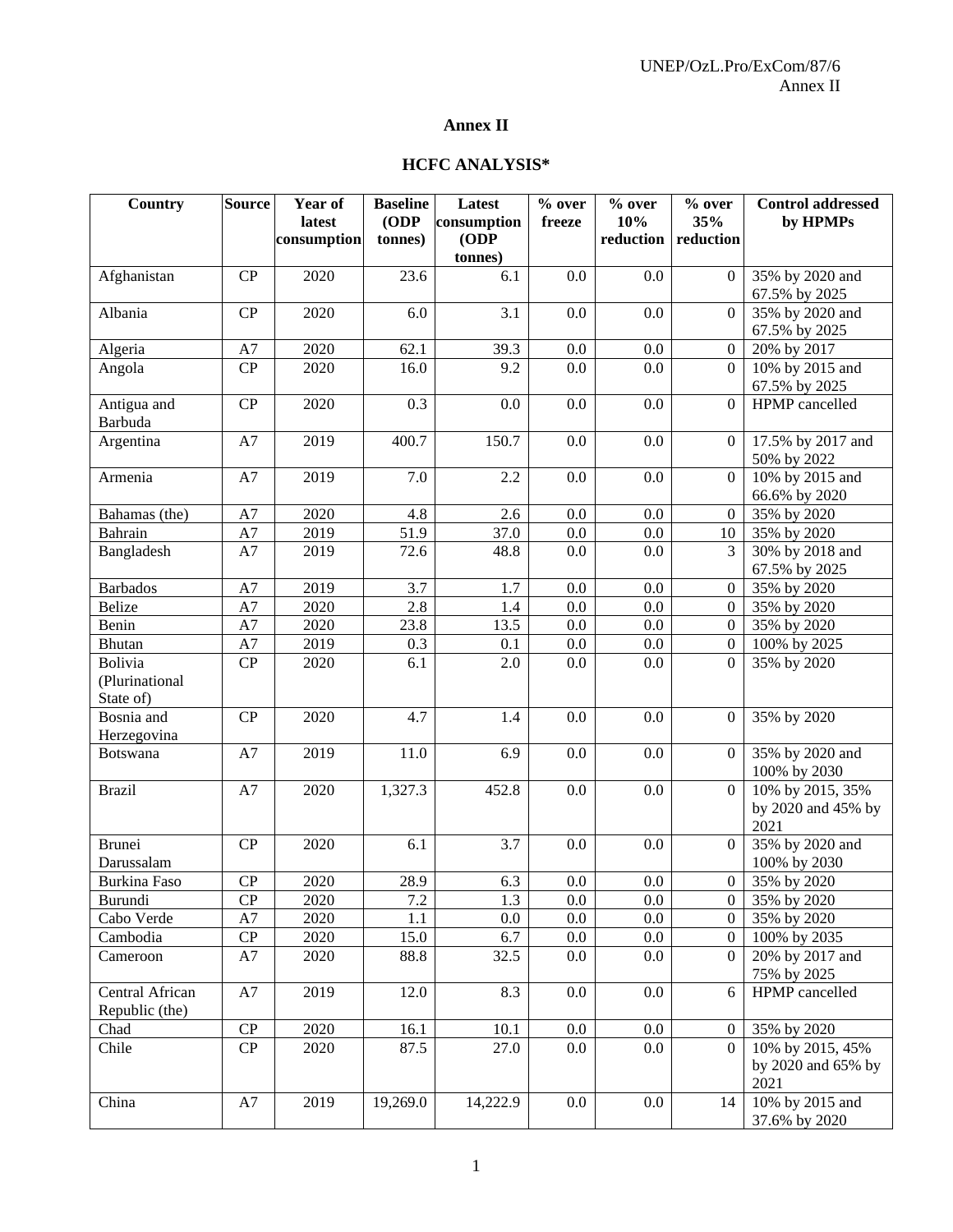#### UNEP/OzL.Pro/ExCom/87/6 Annex II

| <b>Country</b>                 | <b>Source</b>          | Year of     | <b>Baseline</b> | Latest      | % over  | % over    | % over           | <b>Control addressed</b> |
|--------------------------------|------------------------|-------------|-----------------|-------------|---------|-----------|------------------|--------------------------|
|                                |                        | latest      | (ODP            | consumption | freeze  | 10%       | 35%              | by HPMPs                 |
|                                |                        | consumption | tonnes)         | ODP         |         | reduction | reduction        |                          |
|                                |                        |             |                 | tonnes)     |         |           |                  |                          |
| Colombia                       | CP                     | 2020        | 225.6           | 63.2        | 0.0     | 0.0       | $\Omega$         | 10% by 2015, 60%         |
|                                |                        |             |                 |             |         |           |                  | by 2020 and 65% by       |
|                                |                        |             |                 |             |         |           |                  | 2021                     |
| Comoros (the)                  | $\rm A7$               | 2020        | 0.1             | 0.1         | 0.0     | 0.0       | $\mathbf{0}$     | 35% by 2020              |
| Congo (the)                    | A7                     | 2020        | 10.1            | 6.4         | 0.0     | 0.0       | $\overline{0}$   | 35% by 2020              |
| Cook Islands (the)             | CP                     | 2020        | 0.1             | 0.0         | 0.0     | 0.0       | $\Omega$         | 35% by 2020 and          |
|                                |                        |             |                 |             |         |           |                  | 100% by 2030             |
| Costa Rica                     | CP                     | 2020        | 14.1            | 4.1         | 0.0     | 0.0       | $\mathbf{0}$     | 35% by 2020 and          |
|                                |                        |             |                 |             |         |           |                  | 97.5% by 2030            |
| Cote d'Ivoire                  | A7                     | 2019        | 63.8            | 41.4        | 0.0     | 0.0       | $\overline{0}$   | 35% by 2020              |
| Cuba                           | A7                     | 2019        | 16.9            | 6.3         | 0.0     | 0.0       | $\overline{0}$   | 35% by 2020 and          |
|                                |                        |             |                 |             |         |           |                  | 100% by 2030             |
| Democratic                     | A7                     | 2019        | 78.0            | 72.3        | 0.0     | 2.9       | 43               | 15% by 2018              |
| People's Republic              |                        |             |                 |             |         |           |                  |                          |
| of Korea (the)**<br>Democratic |                        |             |                 |             |         |           |                  |                          |
|                                | A7                     | 2019        | 66.2            | 4.7         | 0.0     | 0.0       | $\mathbf{0}$     | 10% by 2017              |
| Republic of the<br>Congo (the) |                        |             |                 |             |         |           |                  |                          |
| Djibouti                       | A7                     | 2019        | 0.7             | 0.5         | 0.0     | 0.0       | $\overline{0}$   | 35% by 2020              |
| Dominica                       | $\mathbf{C}\mathbf{P}$ | 2020        | 0.4             | 0.0         | 0.0     | 0.0       | $\overline{0}$   | 35% by 2020              |
| Dominican                      | A7                     | 2020        | 51.2            | 29.0        | 0.0     | 0.0       | $\Omega$         | 10% by 2015, 40%         |
| Republic (the)                 |                        |             |                 |             |         |           |                  | by 2020 and 100%         |
|                                |                        |             |                 |             |         |           |                  | by 2030                  |
| Ecuador                        | A7                     | 2020        | 23.5            | 13.5        | 0.0     | 0.0       | $\Omega$         | 35% by 2020 and          |
|                                |                        |             |                 |             |         |           |                  | 100% by 2030             |
| Egypt                          | A7                     | 2020        | 386.3           | 250.0       | 0.0     | 0.0       | $\Omega$         | 25% by 2018 and          |
|                                |                        |             |                 |             |         |           |                  | 70% by 2025              |
| El Salvador                    | CP                     | 2020        | 11.7            | 2.7         | 0.0     | 0.0       | $\overline{0}$   | 35% by 2020              |
| <b>Equatorial Guinea</b>       | A7                     | 2020        | 6.3             | 1.0         | 0.0     | 0.0       | $\overline{0}$   | 35% by 2020              |
| Eritrea                        | A7                     | 2020        | 1.1             | 0.6         | 0.0     | 0.0       | $\overline{0}$   | 35% by 2020              |
| Eswatini (the                  | A7                     | 2019        | 1.7             | 0.3         | 0.0     | 0.0       | $\Omega$         | 35% by 2020 and          |
| Kingdom of)                    |                        |             |                 |             |         |           |                  | 100% by 2030             |
| Ethiopia                       | A7                     | 2019        | 5.5             | 3.5         | 0.0     | 0.0       | $\mathbf{0}$     | 35% by 2020              |
| Fiji                           | A7                     | 2019        | 5.7             | 4.6         | 0.0     | 0.0       | 24               | 35% by 2020              |
| Gabon                          | A7                     | 2020        | 30.2            | 15.4        | $0.0\,$ | $0.0\,$   | $\overline{0}$   | 35% by 2020              |
| Gambia (the)                   | A7                     | 2020        | 1.5             | 0.2         | 0.0     | 0.0       | $\Omega$         | 35% by 2020 and          |
|                                |                        |             |                 |             |         |           |                  | 100% by 2030             |
| Georgia                        | CP                     | 2020        | 5.3             | 0.9         | 0.0     | 0.0       | $\boldsymbol{0}$ | 35% by 2020              |
| Ghana                          | $\rm A7$               | 2020        | 57.3            | 16.0        | 0.0     | 0.0       | $\overline{0}$   | 35% by 2020              |
| Grenada                        | ${\bf CP}$             | 2020        | 0.8             | 0.2         | 0.0     | $0.0\,$   | $\overline{0}$   | 35% by 2020              |
| Guatemala                      | CP                     | 2020        | 8.3             | 4.0         | 0.0     | 0.0       | $\overline{0}$   | 35% by 2020 and          |
|                                |                        |             |                 |             |         |           |                  | 100% by 2030             |
| Guinea                         | $\rm A7$               | 2020        | 22.6            | 1.7         | 0.0     | $0.0\,$   | $\overline{0}$   | 35% by 2020              |
| Guinea-Bissau                  | ${\rm A}7$             | 2019        | 2.8             | 1.3         | 0.0     | $0.0\,$   | $\overline{0}$   | 35% by 2020              |
| Guyana                         | A7                     | 2020        | 1.8             | 0.9         | 0.0     | 0.0       | $\overline{0}$   | 10% by 2015, 97.5%       |
|                                |                        |             |                 |             |         |           |                  | by 2025 and 100%         |
|                                |                        |             |                 |             |         |           |                  | by 2030                  |
| Haiti                          | CP                     | 2020        | 3.6             | 1.6         | 0.0     | 0.0       | $\theta$         | 35% by 2020              |
| Honduras                       | A7                     | 2020        | 19.9            | 7.2         | 0.0     | $0.0\,$   | $\overline{0}$   | 35% by 2020 and          |
|                                |                        |             |                 |             |         |           |                  | 100% by 2030             |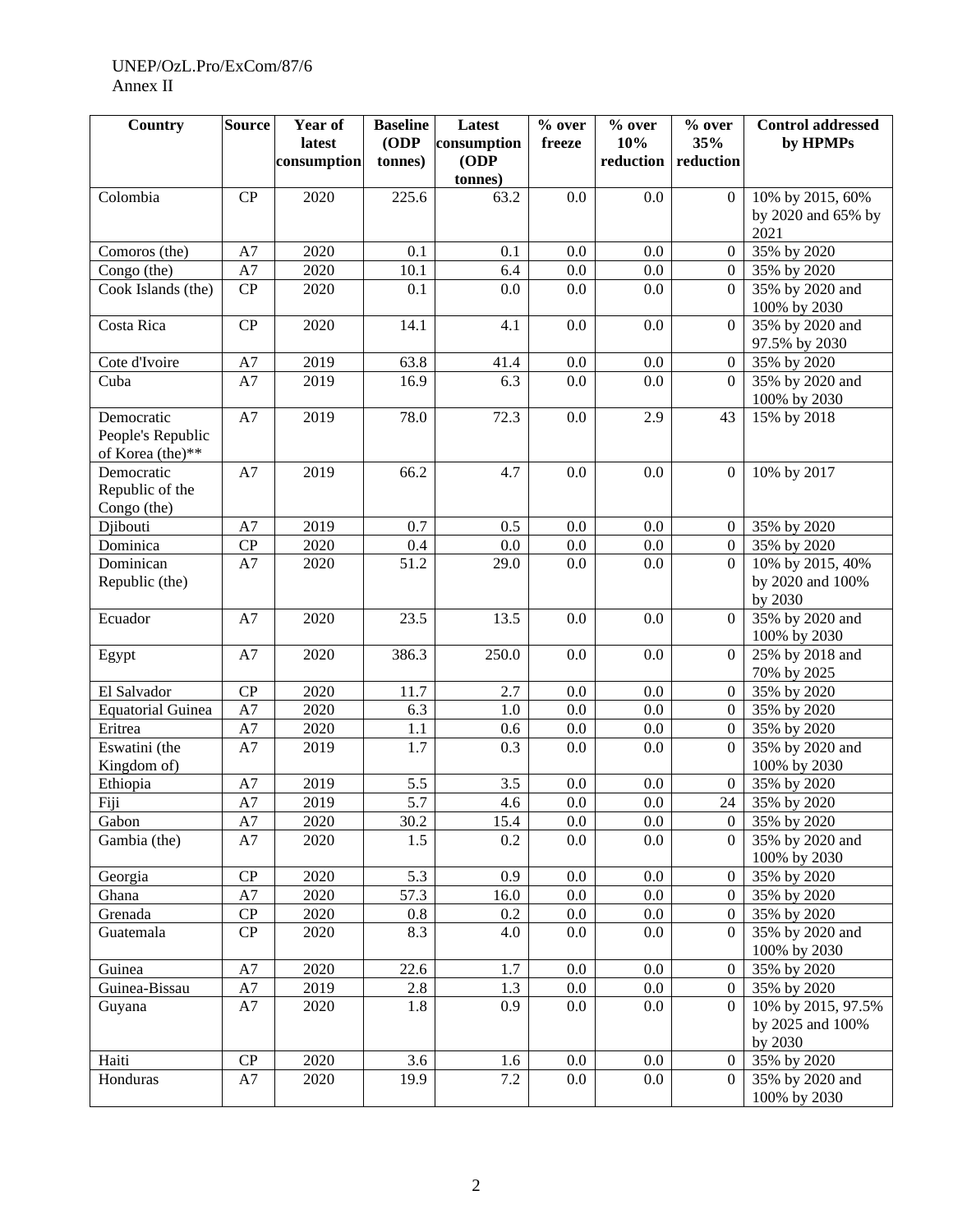| Country                                      | <b>Source</b> | Year of<br>latest | <b>Baseline</b><br>(ODP | Latest<br>consumption | $%$ over<br>freeze | % over<br>10% | % over<br>35%    | <b>Control addressed</b><br>by HPMPs                                            |
|----------------------------------------------|---------------|-------------------|-------------------------|-----------------------|--------------------|---------------|------------------|---------------------------------------------------------------------------------|
|                                              |               | consumption       | tonnes)                 | (ODP                  |                    | reduction     | reduction        |                                                                                 |
| India                                        | A7            | 2019              | 1,608.2                 | tonnes)<br>935.3      | 0.0                | 0.0           | $\Omega$         | 10% by 2015, 48%                                                                |
|                                              |               |                   |                         |                       |                    |               |                  | by 2020, 50% by<br>2021, 56% by 2022<br>and 60% by 2023                         |
| Indonesia                                    | CP            | 2020              | 403.9                   | 188.4                 | 0.0                | 0.0           | $\overline{0}$   | 20% by 2018, 37.5%<br>by 2020 and 55% by<br>2023                                |
| Iran (Islamic<br>Republic of)                | CP            | 2020              | 380.5                   | 163.7                 | 0.0                | 0.0           | $\overline{0}$   | 10% by 2015 and<br>75% by 2023                                                  |
| Iraq                                         | A7            | 2020              | 108.4                   | 66.4                  | 0.0                | 0.0           | $\overline{0}$   | 13.82% by 2019                                                                  |
| Jamaica                                      | A7            | 2020              | 16.3                    | 5.0                   | 0.0                | 0.0           | $\Omega$         | 35% by 2020 and<br>100% by 2030                                                 |
| Jordan                                       | A7            | 2019              | 83.0                    | 16.8                  | 0.0                | 0.0           | $\overline{0}$   | 20% by 2017 and<br>50% by 2022                                                  |
| Kenya                                        | CP            | 2020              | 52.2                    | 6.4                   | 0.0                | 0.0           | $\overline{0}$   | 21.1% by 2017 and<br>100% by 2030                                               |
| Kiribati                                     | CP            | 2020              | 0.1                     | 0.0                   | 0.0                | 0.0           | $\Omega$         | 35% by 2020 and<br>100% by 2030                                                 |
| Kuwait                                       | A7            | 2019              | 418.6                   | 253.6                 | 0.0                | $0.0\,$       | $\mathbf{0}$     | 39.2% by 2020                                                                   |
| Kyrgyzstan                                   | A7            | 2020              | 4.1                     | 0.0                   | 0.0                | 0.0           | $\Omega$         | 10% by 2015, 97.5%<br>by 2020 and 100%<br>by 2025                               |
| Lao People's<br>Democratic<br>Republic (the) | A7            | 2019              | 2.3                     | 1.3                   | 0.0                | 0.0           | $\overline{0}$   | 35% by 2020 and<br>100% by 2030                                                 |
| Lebanon                                      | A7            | 2019              | 73.5                    | 43.8                  | 0.0                | 0.0           | $\overline{0}$   | 18% by 2017, 62.5%<br>by 2022 and 75% by<br>2024                                |
| Lesotho                                      | A7            | 2020              | 3.5                     | 0.5                   | 0.0                | 0.0           | $\mathbf{0}$     | 35% by 2020                                                                     |
| Liberia                                      | A7            | 2020              | 5.3                     | 1.6                   | 0.0                | 0.0           | $\mathbf{0}$     | 35% by 2020                                                                     |
| Libya <sup>***</sup>                         | A7            | 2020              | 118.4                   | 75.0                  | 0.0                | 0.0           | $\boldsymbol{0}$ | 10% by 2020                                                                     |
| Madagascar                                   | A7            | 2020              | 24.9                    | 5.5                   | 0.0                | 0.0           | $\boldsymbol{0}$ | 35% by 2020                                                                     |
| Malawi                                       | A7            | 2020              | 10.8                    | 3.3                   | 0.0                | $0.0\,$       | $\overline{0}$   | 35% by 2020 and<br>100% by 2030                                                 |
| Malaysia                                     | CP            | 2020              | 515.8                   | 228.4                 | $0.0\,$            | 0.0           | $\theta$         | 15% by 2016, 22.4%<br>by 2019, 35% by<br>2020, 40% by 2021<br>and 42.9% by 2022 |
| Maldives                                     | A7            | 2020              | 4.6                     | 0.1                   | $0.0\,$            | $0.0\,$       | $\theta$         | 100% by 2020                                                                    |
| Mali                                         | A7            | 2019              | 15.0                    | 7.5                   | 0.0                | $0.0\,$       | $\overline{0}$   | 35% by 2020                                                                     |
| Marshall Islands<br>(the)                    | CP            | 2020              | 0.2                     | $0.0\,$               | 0.0                | 0.0           | $\overline{0}$   | 35% by 2020 and<br>100% by 2030                                                 |
| Mauritania                                   | A7            | 2019              | 20.5                    | 13.9                  | $0.0\,$            | $0.0\,$       | 4                | 67.5% by 2025                                                                   |
| Mauritius                                    | A7            | 2020              | 8.0                     | 2.0                   | 0.0                | $0.0\,$       | $\overline{0}$   | 100% by 2030                                                                    |
| Mexico                                       | A7            | 2020              | 1,148.8                 | 119.8                 | 0.0                | $0.0\,$       | 0                | 30% by 2018 and<br>67.5% by 2022                                                |
| Micronesia<br>(Federated States<br>of)       | CP            | 2020              | 0.2                     | 0.0                   | 0.0                | 0.0           | $\overline{0}$   | 35% by 2020 and<br>100% by 2030                                                 |
| Mongolia                                     | ${\bf CP}$    | 2020              | 1.4                     | $0.0\,$               | 0.0                | 0.0           | $\overline{0}$   | 35% by 2020 and<br>100% by 2030                                                 |
| Montenegro                                   | A7            | 2020              | 0.8                     | 0.1                   | 0.0                | 0.0           | $\overline{0}$   | 35% by 2020 and<br>100% by 2025                                                 |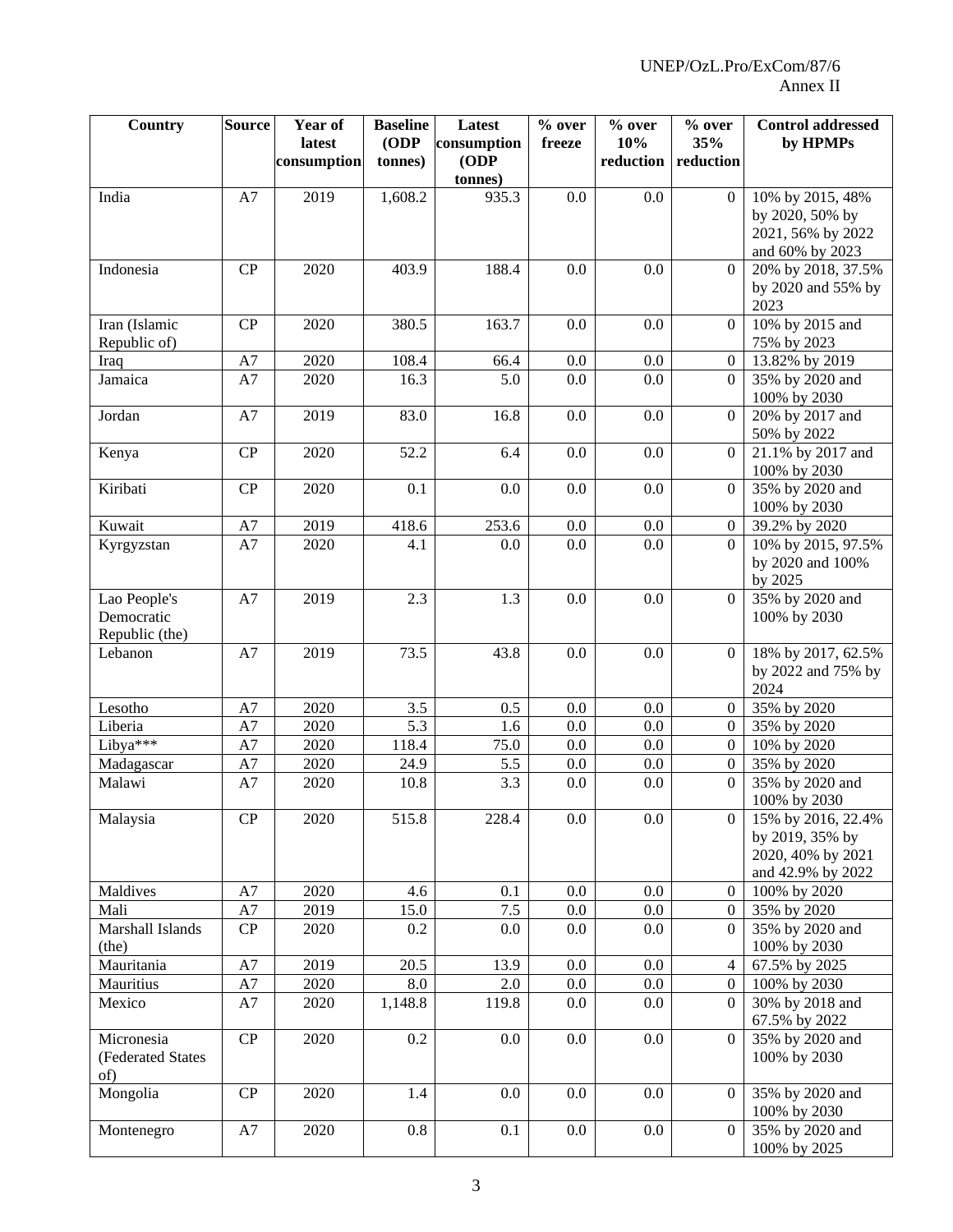#### UNEP/OzL.Pro/ExCom/87/6 Annex II

| <b>Country</b>                      | <b>Source</b>          | Year of     | <b>Baseline</b> | Latest      | % over  | $\overline{\frac{6}{}}$ over | $%$ over         | <b>Control addressed</b>                        |
|-------------------------------------|------------------------|-------------|-----------------|-------------|---------|------------------------------|------------------|-------------------------------------------------|
|                                     |                        | latest      | (ODP            | consumption | freeze  | 10%                          | 35%              | by HPMPs                                        |
|                                     |                        | consumption | tonnes)         | ODP         |         | reduction                    | reduction        |                                                 |
|                                     |                        |             |                 | tonnes)     |         |                              |                  |                                                 |
| Morocco                             | A7                     | 2020        | 51.4            | 25.2        | $0.0\,$ | 0.0                          | $\Omega$         | 20% by 2020                                     |
| Mozambique                          | A7                     | 2019        | 8.7             | 3.6         | 0.0     | 0.0                          | $\Omega$         | 35% by 2020                                     |
| Myanmar                             | A7                     | 2019        | 4.3             | 3.5         | 0.0     | 0.0                          | 25               | 35% by 2020                                     |
| Namibia                             | CP                     | 2020        | 8.4             | 0.7         | 0.0     | 0.0                          | $\Omega$         | 100% by 2025                                    |
| Nauru                               | CP                     | 2020        | 0.0             | 0.0         | 0.0     | 0.0                          | $\Omega$         | 35% by 2020 and<br>100% by 2030                 |
| Nepal                               | $\rm A7$               | 2019        | 1.1             | 0.6         | 0.0     | 0.0                          | $\Omega$         | 35% by 2020 and<br>100% by 2030                 |
| Nicaragua                           | ${\rm A}7$             | 2019        | 6.8             | 3.0         | 0.0     | 0.0                          | $\Omega$         | 35% by 2020 and<br>100% by 2030                 |
| Niger (the)                         | A7                     | 2019        | 16.0            | 10.6        | $0.0\,$ | 0.0                          | $\overline{2}$   | 35% by 2020                                     |
| Nigeria                             | CP                     | 2020        | 344.9           | 166.7       | 0.0     | 0.0                          | $\Omega$         | 10% by 2015, 35%                                |
|                                     |                        |             |                 |             |         |                              |                  | by 2020 and 51.35%<br>by 2023                   |
| Niue                                | CP                     | 2020        | 0.0             | 0.0         | 0.0     | 0.0                          | $\Omega$         | 35% by 2020 and<br>100% by 2030                 |
| North Macedonia                     | CP                     | 2020        | 1.8             | 0.4         | 0.0     | 0.0                          | $\overline{0}$   | 35% by 2020                                     |
| Oman                                | A7                     | 2020        | 31.5            | 16.0        | 0.0     | 0.0                          | $\Omega$         | 10% by 2015 and<br>35% by 2020                  |
| Pakistan                            | A7                     | 2020        | 248.1           | 122.2       | 0.0     | 0.0                          | $\Omega$         | 10% by 2015 and<br>50% by 2020                  |
| Palau                               | CP                     | 2020        | 0.2             | 0.0         | 0.0     | 0.0                          | $\Omega$         | 35% by 2020 and<br>100% by 2030                 |
| Panama                              | A7                     | 2020        | 24.8            | 11.3        | 0.0     | 0.0                          | $\Omega$         | 10% by 2015, 35%<br>by 2020 and 100%<br>by 2030 |
| Papua New<br>Guinea                 | A7                     | 2020        | 3.3             | 1.1         | $0.0\,$ | 0.0                          | $\Omega$         | 100% by 2025                                    |
| Paraguay                            | A7                     | 2020        | 18.0            | 11.4        | $0.0\,$ | 0.0                          | $\overline{0}$   | 35% by 2020                                     |
| Peru                                | A7                     | 2020        | 26.9            | 12.3        | 0.0     | 0.0                          | $\Omega$         | 10% by 2015 and<br>67.5% by 2025                |
| Philippines (the)                   | $\mathbf{C}\mathbf{P}$ | 2020        | 162.0           | 50.6        | $0.0\,$ | 0.0                          | $\overline{0}$   | 10% by 2015, 35%<br>by 2020 and 50% by<br>2021  |
| Qatar                               | A7                     | 2019        | 86.9            | 69.5        | $0.0\,$ | $0.0\,$                      | 23               | 20% by 2015                                     |
| Republic of Korea<br>(the)          | A7                     | 2019        | 1,908.0         | 1,310.5     | 0.0     | 0.0                          | 6                |                                                 |
| Republic of<br>Moldova (the)        | CP                     | 2020        | 1.0             | 0.6         | $0.0\,$ | 0.0                          | $\mathbf{0}$     | 10% by 2015 and<br>35% by 2020                  |
| Rwanda                              | A7                     | 2019        | 4.1             | 1.9         | 0.0     | 0.0                          | $\mathbf{0}$     | 35% by 2020 and<br>100% by 2030                 |
| Saint Kitts and<br>Nevis            | A7                     | 2019        | 0.5             | 0.0         | 0.0     | 0.0                          | $\theta$         | 35% by 2020                                     |
| Saint Lucia                         | A7                     | 2020        | 1.1             | $0.0\,$     | $0.0\,$ | 0.0                          | $\overline{0}$   | 35% by 2020                                     |
| Saint Vincent and<br>the Grenadines | A7                     | 2020        | 0.3             | 0.0         | 0.0     | 0.0                          | $\overline{0}$   | 100% by 2025                                    |
| Samoa                               | CP                     | 2020        | 0.3             | 0.0         | 0.0     | 0.0                          | $\Omega$         | 35% by 2020 and<br>100% by 2030                 |
| Sao Tome and<br>Principe            | A7                     | 2020        | 2.2             | 0.1         | $0.0\,$ | 0.0                          | $\theta$         | 35% by 2020                                     |
| Saudi Arabia                        | ${\bf CP}$             | 2020        | 1,468.7         | 880.5       | $0.0\,$ | 0.0                          | $\theta$         | HPMP cancelled                                  |
| Senegal                             | ${\bf CP}$             | 2020        | 36.2            | 13.2        | $0.0\,$ | 0.0                          | $\boldsymbol{0}$ | 35% by 2020                                     |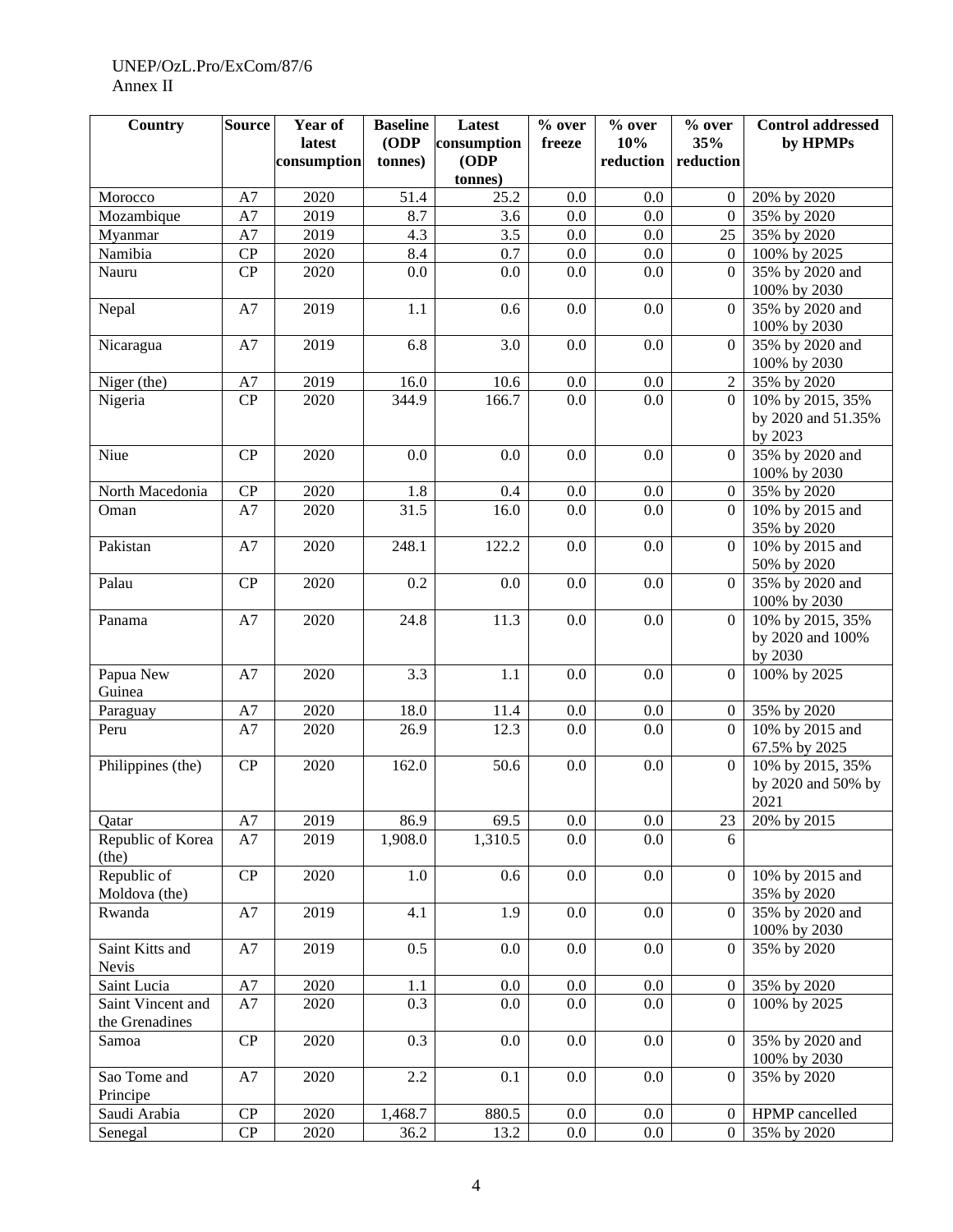| <b>Country</b>                              | <b>Source</b> | Year of<br>latest | <b>Baseline</b><br>(ODP) | Latest<br>consumption | % over<br>freeze | % over<br>10% | $%$ over<br>35%  | <b>Control addressed</b><br>by HPMPs                                 |
|---------------------------------------------|---------------|-------------------|--------------------------|-----------------------|------------------|---------------|------------------|----------------------------------------------------------------------|
|                                             |               | consumption       | tonnes)                  | (ODP                  |                  | reduction     | reduction        |                                                                      |
|                                             |               |                   |                          | tonnes)               |                  |               |                  |                                                                      |
| Serbia                                      | CP            | 2020              | 8.4                      | 5.3                   | 0.0              | 0.0           | $\Omega$         | 35% by 2020 and                                                      |
|                                             |               |                   |                          |                       |                  |               |                  | 67.5% by 2025                                                        |
| Seychelles                                  | A7            | 2020              | 1.4                      | 0.0                   | 0.0              | 0.0           | $\overline{0}$   | 100% by 2025                                                         |
| Sierra Leone                                | A7            | 2020              | 1.7                      | 0.6                   | 0.0              | 0.0           | $\overline{0}$   | 35% by 2020                                                          |
| Singapore                                   | A7            | 2019              | 216.1                    | 58.0                  | 0.0              | 0.0           | $\overline{0}$   |                                                                      |
| Solomon Islands                             | CP            | 2020              | 2.0                      | 0.1                   | 0.0              | 0.0           | $\overline{0}$   | 35% by 2020 and<br>100% by 2030                                      |
| Somalia                                     | A7            | 2019              | 45.1                     | 13.0                  | 0.0              | 0.0           | $\mathbf{0}$     | 35% by 2020                                                          |
| South Africa                                | A7            | 2019              | 369.7                    | 110.7                 | 0.0              | 0.0           | $\boldsymbol{0}$ | 35% by 2020                                                          |
| South Sudan                                 | A7            | 2019              | 4.1                      | 1.4                   | $0.0\,$          | $0.0\,$       | $\boldsymbol{0}$ | 35% by 2020                                                          |
| Sri Lanka                                   | A7            | 2019              | 13.9                     | 9.9                   | 0.0              | 0.0           | 10               | 35% by 2020 and<br>100% by 2030                                      |
| Sudan (the)                                 | A7            | 2019              | 52.7                     | 30.3                  | 0.0              | 0.0           | $\boldsymbol{0}$ | 30% by 2017 and<br>75% by 2020                                       |
| Suriname                                    | A7            | 2019              | 2.0                      | 0.6                   | $0.0\,$          | 0.0           | $\overline{0}$   | 35% by 2020                                                          |
| Syrian Arab                                 | CP            | 2020              | 135.0                    | 82.0                  | 0.0              | 0.0           | $\overline{0}$   | 67.5% by 2025                                                        |
| Republic<br>Thailand                        | CP            | 2020              | 927.6                    | 350.4                 | 0.0              | 0.0           | $\overline{0}$   | 15% by 2018, 55.8%<br>by 2019, 57.9% by<br>2022 and 61.8% by<br>2023 |
| Timor-Leste                                 | CP            | 2020              | 0.5                      | 0.2                   | 0.0              | 0.0           | $\Omega$         | 10% by 2015 and<br>78% by 2025                                       |
| Togo                                        | A7            | 2020              | 20.0                     | 10.9                  | 0.0              | 0.0           | $\overline{0}$   | 35% by 2020                                                          |
| Tonga                                       | CP            | 2020              | 0.1                      | 0.0                   | 0.0              | 0.0           | $\Omega$         | 35% by 2020 and<br>100% by 2030                                      |
| Trinidad and<br>Tobago                      | A7            | 2020              | 46.0                     | 14.5                  | 0.0              | 0.0           | $\Omega$         | 35% by 2020 and<br>100% by 2030                                      |
| Tunisia                                     | A7            | 2020              | 40.7                     | 23.3                  | 0.0              | 0.0           | $\Omega$         | 15% by 2020 and<br>67.5% by 2025                                     |
| Turkey                                      | A7            | 2019              | 551.5                    | 8.5                   | 0.0              | 0.0           | $\overline{0}$   | 100% by 2025                                                         |
| Turkmenistan                                | CP            | 2020              | 6.8                      | 3.8                   | 0.0              | 0.0           | $\Omega$         | 35% by 2020 and<br>67.5% by 2025                                     |
| Tuvalu                                      | CP            | 2020              | 0.1                      | $0.0\,$               | 0.0              | 0.0           | $\overline{0}$   | 35% by 2020 and<br>100% by 2030                                      |
| Uganda                                      | A7            | 2019              | 0.2                      | 0.1                   | 0.0              | 0.0           | $\Omega$         | 35% by 2020 and<br>100% by 2030                                      |
| <b>United Arab</b><br>Emirates (the)        | $\rm A7$      | 2019              | 557.1                    | 475.3                 | 0.0              | 0.0           | 31               |                                                                      |
| <b>United Republic</b><br>of Tanzania (the) | $\rm A7$      | 2020              | 1.7                      | 1.0                   | 0.0              | 0.0           | $\mathbf{0}$     | 35% by 2020                                                          |
| Uruguay                                     | ${\rm A}7$    | 2019              | 23.4                     | 14.1                  | $0.0\,$          | $0.0\,$       | $\overline{0}$   | 10% by 2015, 35%<br>by 2020 and 100%<br>by 2030                      |
| Vanuatu                                     | CP            | 2020              | 0.3                      | 0.0                   | 0.0              | 0.0           | $\overline{0}$   | 35% by 2020 and<br>100% by 2030                                      |
| Venezuela<br>(Bolivarian<br>Republic of)    | A7            | 2019              | 207.0                    | 0.0                   | 0.0              | 0.0           | $\overline{0}$   | 10% by 2015 and<br>42% by 2020                                       |
| Viet Nam                                    | $\rm A7$      | 2019              | 221.2                    | 197.6                 | 0.0              | 0.0           | 37               | 10% by 2015 and<br>35% by 2020                                       |
| Yemen                                       | $\rm A7$      | 2018              | 158.2                    | 95.6                  | 0.0              | $0.0\,$       | $\overline{0}$   | HPMP cancelled                                                       |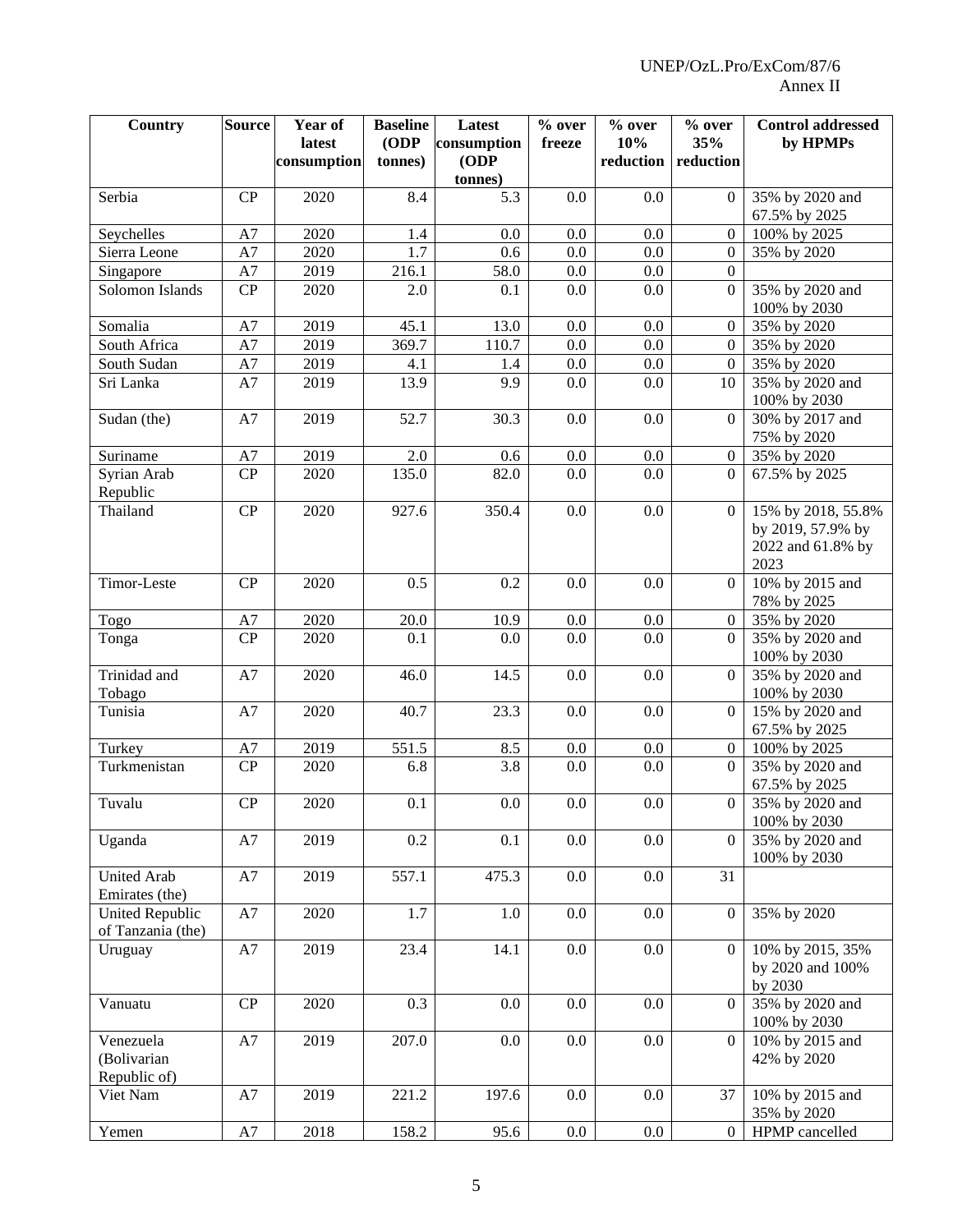| Country  | <b>Source</b>  | Year of<br>latest<br>consumption | <b>Baseline</b><br>ODP<br>tonnes) | Latest<br>consumption<br>(ODP)<br>(tonnes) | $%$ over<br>freeze | $%$ over<br>10%<br>reduction | $%$ over<br>35%<br>reduction | <b>Control addressed</b><br>by HPMPs |
|----------|----------------|----------------------------------|-----------------------------------|--------------------------------------------|--------------------|------------------------------|------------------------------|--------------------------------------|
| Zambia   | A <sub>7</sub> | 2020                             | 5.0                               | 2.2                                        | $0.0\,$            | 0.0                          | $\Omega$                     | 35% by 2020 and<br>100% by 2030      |
| Zimbabwe | CP             | 2020                             | 17.8                              | 6.3                                        | $0.0\,$            | 0.0                          | $\Omega$                     | 35% by 2020 and<br>100% by 2030      |

(\*) Excluding the Republic of Korea, Singapore, and the United Arab Emirates which do not request assistance from the Multilateral Fund for their phase-out of controlled substances. They are included in the table above.

(\*\*) The Democratic People's Republic of Korea's latest consumption is above the consumption set in the plan of action in decision XXVI/15.

(\*\*\*) Libya's latest consumption is below the consumption set in the plan of action in decision XXVII/11.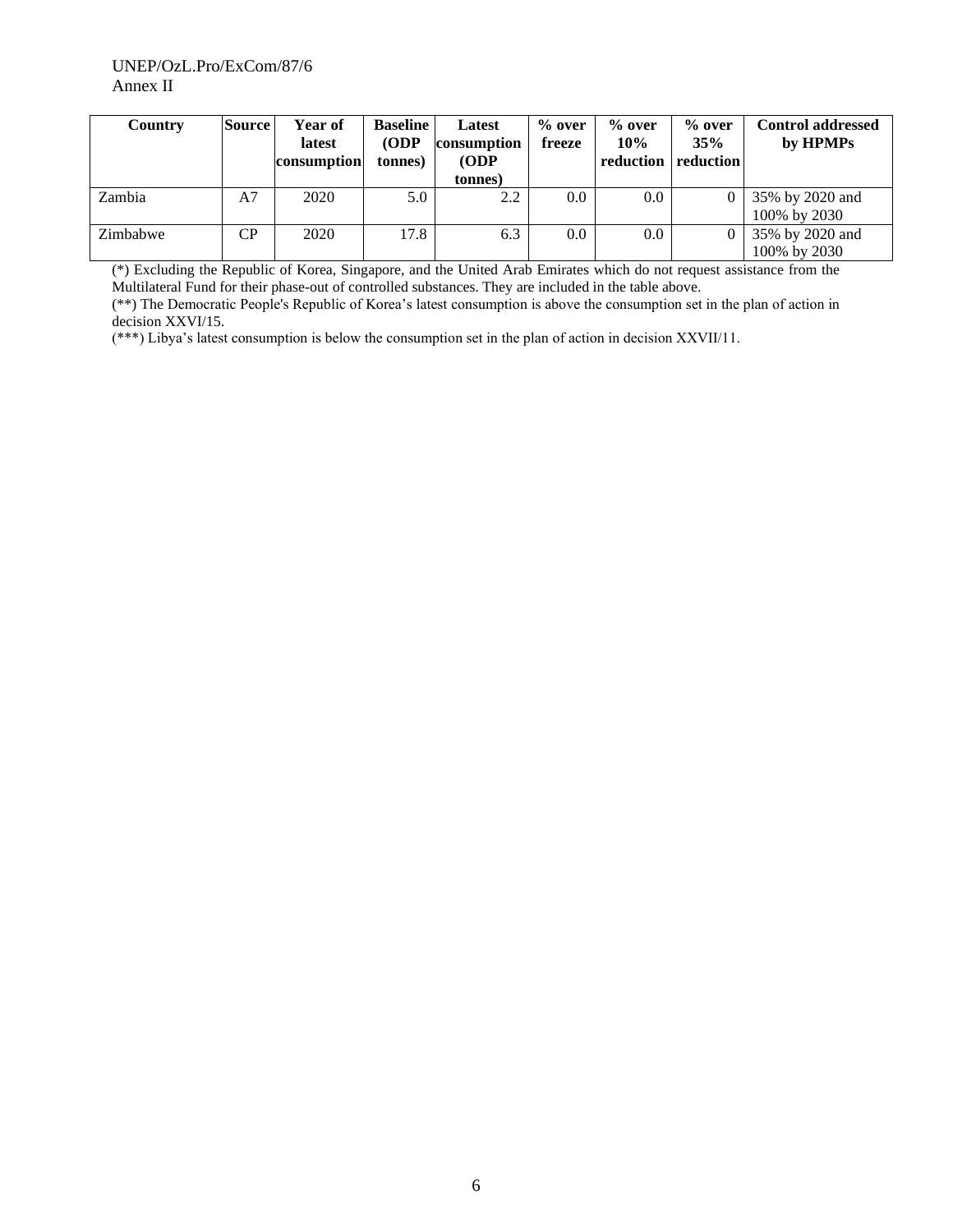# **Annex III**

| <b>Country</b>                   | <b>Source</b> | <b>Year of latest</b> | Latest      | <b>Ratified Kigali</b> |
|----------------------------------|---------------|-----------------------|-------------|------------------------|
|                                  |               | consumption           | consumption | Amendment*             |
| Afghanistan                      | A7            | 2019                  | 275,000     |                        |
| Albania                          | CP            | 2020                  | 747,023     | Yes                    |
| Antigua and Barbuda              | CP            | 2020                  | 35,309      |                        |
| Armenia                          | A7            | 2019                  | 137,680     | Yes                    |
| <b>Barbados</b>                  | A7            | 2019                  | 158,343     | Yes                    |
| Benin                            | A7            | 2020                  | 1,253,696   | Yes                    |
| Bhutan                           | A7            | 2019                  | 11,659      | Yes                    |
| Bolivia (Plurinational State of) | CP            | 2020                  | 425,820     | Yes                    |
| <b>Botswana</b>                  | A7            | 2019                  | 574,066,127 | Yes                    |
| <b>Brazil</b>                    | A7            | 2020                  | 39,896,041  |                        |
| <b>Brunei Darussalam</b>         | CP            | 2020                  | 543,002     |                        |
| <b>Burkina Faso</b>              | CP            | 2020                  | 509,048     | Yes                    |
| Burundi                          | CP            | 2020                  | 51,780      | Yes                    |
| Cabo Verde                       | A7            | 2020                  | 22,797      | Yes                    |
| Cambodia                         | CP            | 2020                  | 885,373     | Yes                    |
| Cameroon                         | CP            | 2020                  | 3,365,288   |                        |
| Chad                             | CP            | 2020                  | 28,388,734  | Yes                    |
| Chile                            | CP            | 2020                  | 4,460,031   | Yes                    |
| Colombia                         | CP            | 2020                  | 5,045,266   | Yes                    |
| Comoros (the)                    | A7            | 2020                  | 35,941      | Yes                    |
| Cook Islands (the)               | CP            | 2020                  | 1,147       | Yes                    |
| Costa Rica                       | CP            | 2020                  | 1,104,561   | Yes                    |
| Cote d'Ivoire                    | A7            | 2019                  | 24,855,307  | Yes                    |
| Cuba                             | A7            | 2019                  | 1,255,133   | Yes                    |
| Dominican Republic (the)         | A7            | 2020                  | 2,472,708   | Yes                    |
| Ecuador                          | A7            | 2020                  | 2,211,928   | Yes                    |
| <b>Equatorial Guinea</b>         | A7            | 2020                  | 280,362     |                        |
| Eswatini (the Kingdom of)        | A7            | 2019                  | 33,980      | Yes                    |
| Ethiopia                         | A7            | 2019                  | 369,744     | Yes                    |
| Fiji                             | A7            | 2019                  | 280,203     | Yes                    |
| Gabon                            | A7            | 2020                  | 1,805,193   | Yes                    |
| Ghana                            | A7            | 2020                  | 471,391     | Yes                    |
| Grenada                          | CP            | 2020                  | 32,011      | Yes                    |
| Guatemala                        | CP            | 2020                  | 972,385     |                        |
| Guinea                           | CP            | 2019                  | 1,391,166   | Yes                    |
| Guinea Bissau                    | A7            | 2019                  | 1,391,073   | Yes                    |
| Guyana                           | A7            | 2020                  | 60,724      |                        |
| Haiti                            | CP            | 2020                  | 45,488      |                        |
| Honduras                         | A7            | 2020                  | $-287,009$  | Yes                    |
| Kenya                            | CP            | 2020                  | 603,973     |                        |
| Kiribati                         | CP            | 2020                  | 7,064       | Yes                    |
| Kyrgyzstan                       | A7            | 2020                  | 291,736     | Yes                    |
| Lao People's Democratic Republic | A7            | 2019                  | 159,041     | Yes                    |
| (the)                            |               |                       |             |                        |
| Lebanon                          | ${\bf CP}$    | 2019                  | 30,069      | Yes                    |

# **HFC DATA IN METRIC TONNES - CO2-EQUIVALENT**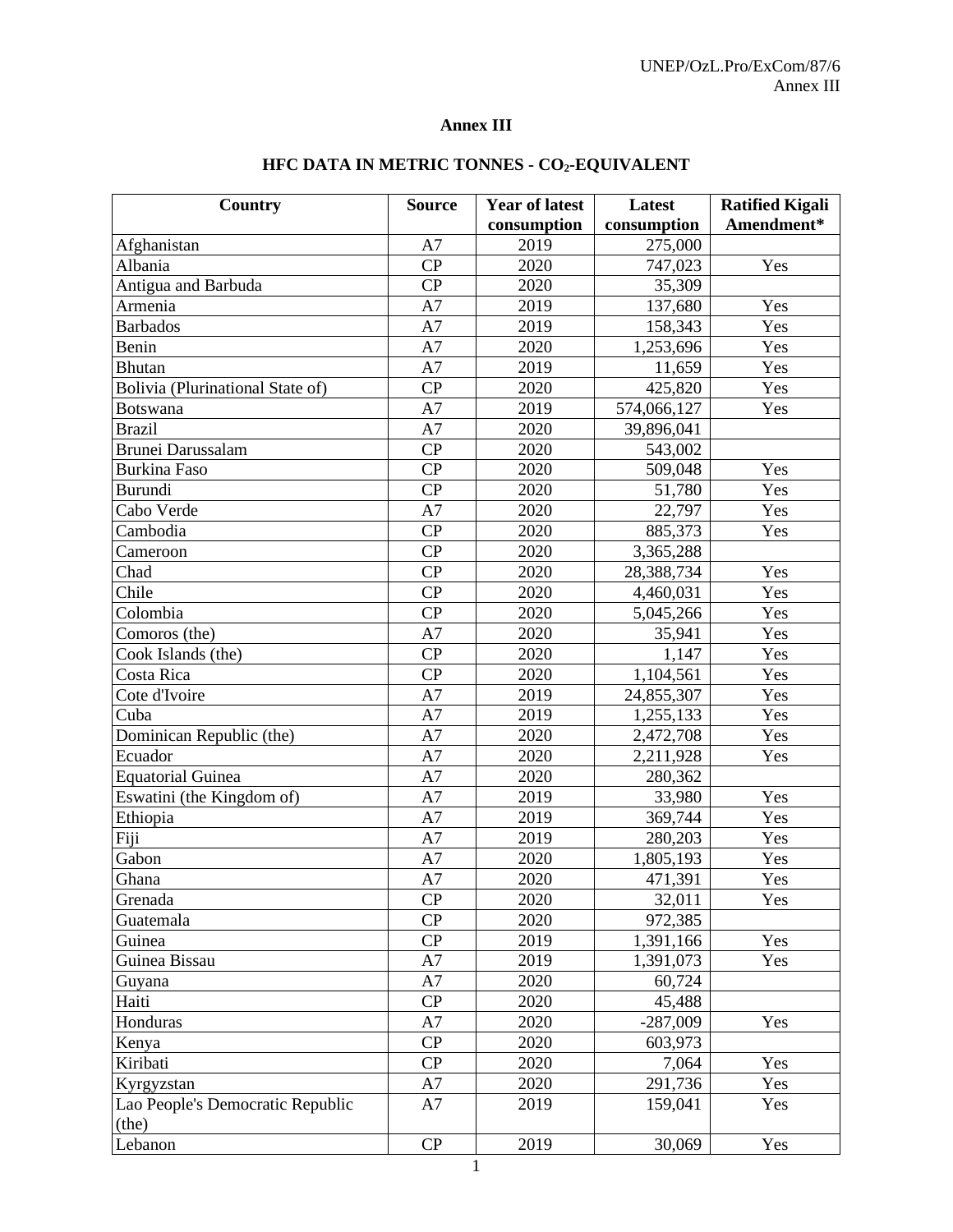## UNEP/OzL.Pro/ExCom/87/6 Annex III

| <b>Country</b>                    | <b>Source</b> | <b>Year of latest</b> | Latest      | <b>Ratified Kigali</b> |  |
|-----------------------------------|---------------|-----------------------|-------------|------------------------|--|
|                                   |               | consumption           | consumption | Amendment*             |  |
| Lesotho                           | A7            | 2020                  | 46,820      | Yes                    |  |
| Liberia                           | A7            | 2020                  | 73,313      | Yes                    |  |
| Madagascar                        | A7            | 2020                  | 1,090,927   |                        |  |
| Malawi                            | A7            | 2020                  | 196,209     | Yes                    |  |
| Malaysia                          | CP            | 2020                  | 14,576,381  | Yes                    |  |
| Maldives                          | A7            | 2020                  | 289,202     | Yes                    |  |
| Mali                              | A7            | 2019                  | 108,522     | Yes                    |  |
| Marshall Islands (the)            | CP            | 2020                  | 7,068       | Yes                    |  |
| Mauritius                         | A7            | 2020                  | 503,851     | Yes                    |  |
| Mexico                            | A7            | 2020                  | 48,211,034  | Yes                    |  |
| Micronesia (Federated States of)  | CP            | 2020                  | 8,290       | Yes                    |  |
| Montenegro                        | A7            | 2020                  | 170,362     | Yes                    |  |
| Namibia                           | CP            | 2020                  | 903,918     | Yes                    |  |
| Nicaragua                         | A7            | 2019                  | 558,528     | Yes                    |  |
| Niger (the)                       | A7            | 2019                  | 1,730,118   | Yes                    |  |
| Nigeria                           | CP            | 2019                  | 807,493     | Yes                    |  |
| North Macedonia                   | CP            | 2020                  | 360,661     | Yes                    |  |
| Oman                              | A7            | 2020                  | 1,821,602   |                        |  |
| Pakistan                          | A7            | 2020                  | 9,456,060   |                        |  |
| Palau                             | CP            | 2020                  | 7,677       | Yes                    |  |
| Panama                            | A7            | 2020                  | 1,263,720   | Yes                    |  |
| Paraguay                          | A7            | 2020                  | 1,472,199   | Yes                    |  |
| Peru                              | A7            | 2020                  | 2,179,188   | Yes                    |  |
| Philippines (the)                 | CP            | 2020                  | 7,170,014   |                        |  |
| Qatar                             | CP            | 2019                  | 21,878,613  |                        |  |
| Rwanda                            | A7            | 2019                  | 700,970     | Yes                    |  |
| Saint Lucia                       | A7            | 2019                  | 54,429      |                        |  |
| Saint Vincent and the Grenadines  | A7            | 2020                  | 16,509      |                        |  |
| Samoa                             | CP            | 2020                  | 24,596      | Yes                    |  |
| Sao Tome and Principe             | A7            | 2020                  | 17,696      | Yes                    |  |
| Senegal                           | CP            | 2020                  | 1,830,122   | Yes                    |  |
| Serbia                            | CP            | 2020                  | 2,644,920   |                        |  |
| Seychelles                        | A7            | 2020                  | 140,392     | Yes                    |  |
| Sierra Leone                      | A7            | 2020                  | 250,376     | Yes                    |  |
| South Africa                      | A7            | 2019                  | 10,074,432  | Yes                    |  |
| Sri Lanka                         | A7            | 2019                  | 331,622     | Yes                    |  |
| Sudan (the)                       | A7            | 2019                  | 735,220     |                        |  |
| Suriname                          | A7            | 2019                  | 132,696     |                        |  |
| Syrian Arab Republic              | A7            | 2018                  | 7,587,048   | Yes                    |  |
| Timor-Leste                       | A7            | 2019                  | 13,645      |                        |  |
| Togo                              | A7            | 2020                  | 607,767     | Yes                    |  |
| Tonga                             | CP            | 2020                  | 3,930       | Yes                    |  |
| Trinidad and Tobago               | A7            | 2020                  | 4,427,402   | Yes                    |  |
| Tunisia                           | A7            | 2020                  | 1,719,614   |                        |  |
| Turkey                            | A7            | 2019                  | 28,156,692  |                        |  |
| Turkmenistan                      | CP            | 2020                  | 586,301     | Yes                    |  |
| Tuvalu                            | CP            | 2020                  | 301         | Yes                    |  |
| Uganda                            | A7            | 2019                  | 21,480      | Yes                    |  |
| United Republic of Tanzania (the) | A7            | 2020                  | 252,760     |                        |  |